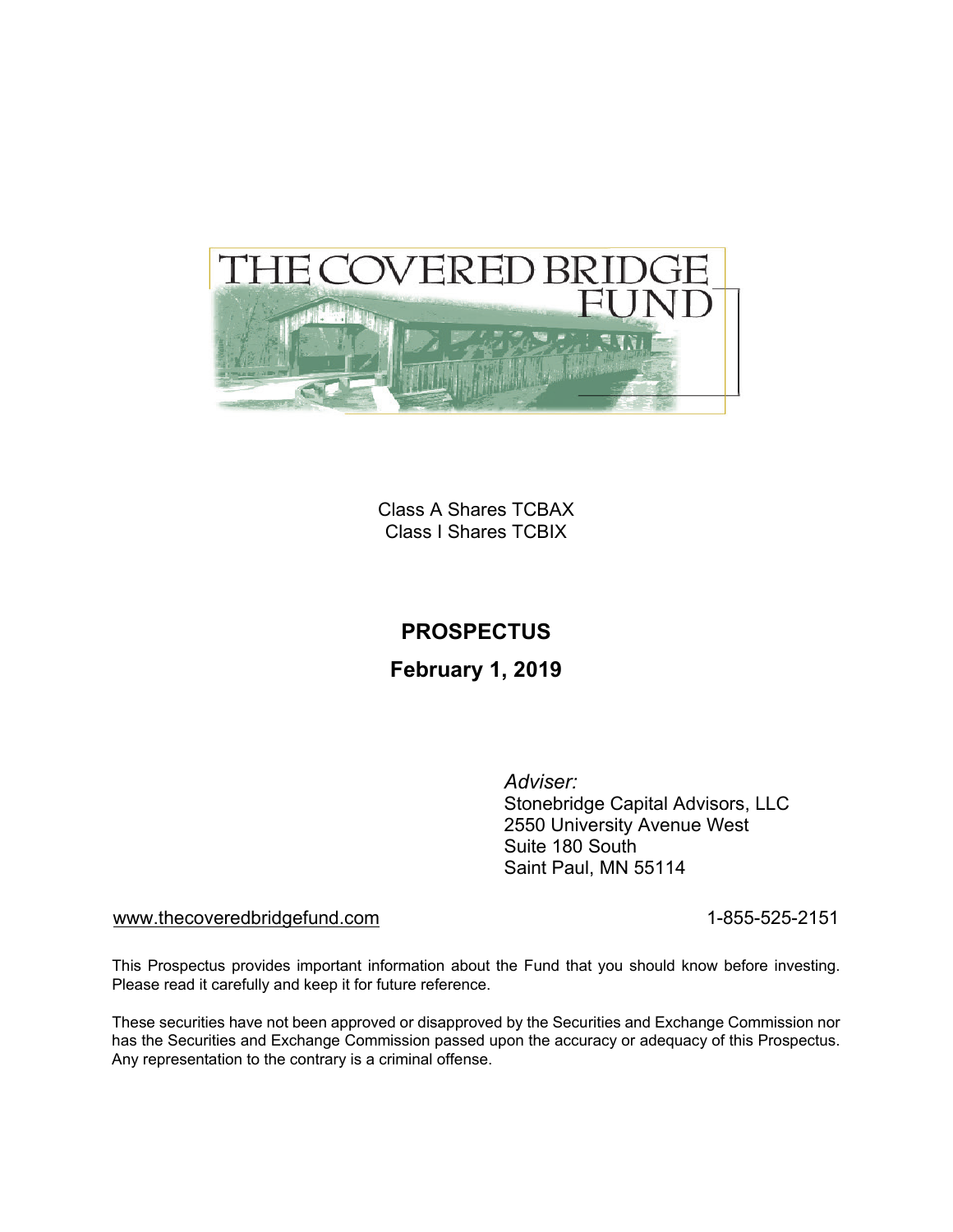Beginning on January 1, 2021, as permitted by regulations adopted by the Securities and Exchange Commission, paper copies of the Fund's shareholder reports will no longer be sent by mail, unless you specifically request paper copies of the reports. Instead, the reports will be made available on the Fund's website [www.thecoveredbridgefund.com,](http://www.thecoveredbridgefund.com/) and you will be notified by mail each time a report is posted and provided with a website link to access the report.

If you already elected to receive shareholder reports electronically, you will not be affected by this change and you need not take any action. You may elect to receive shareholder reports and other communications from the Fund electronically by contacting your financial intermediary (such as a broker-dealer or bank) or, if you are a direct investor, by following the instructions included with paper Fund documents that have been mailed to you. You may also elect to receive all future reports in paper free of charge.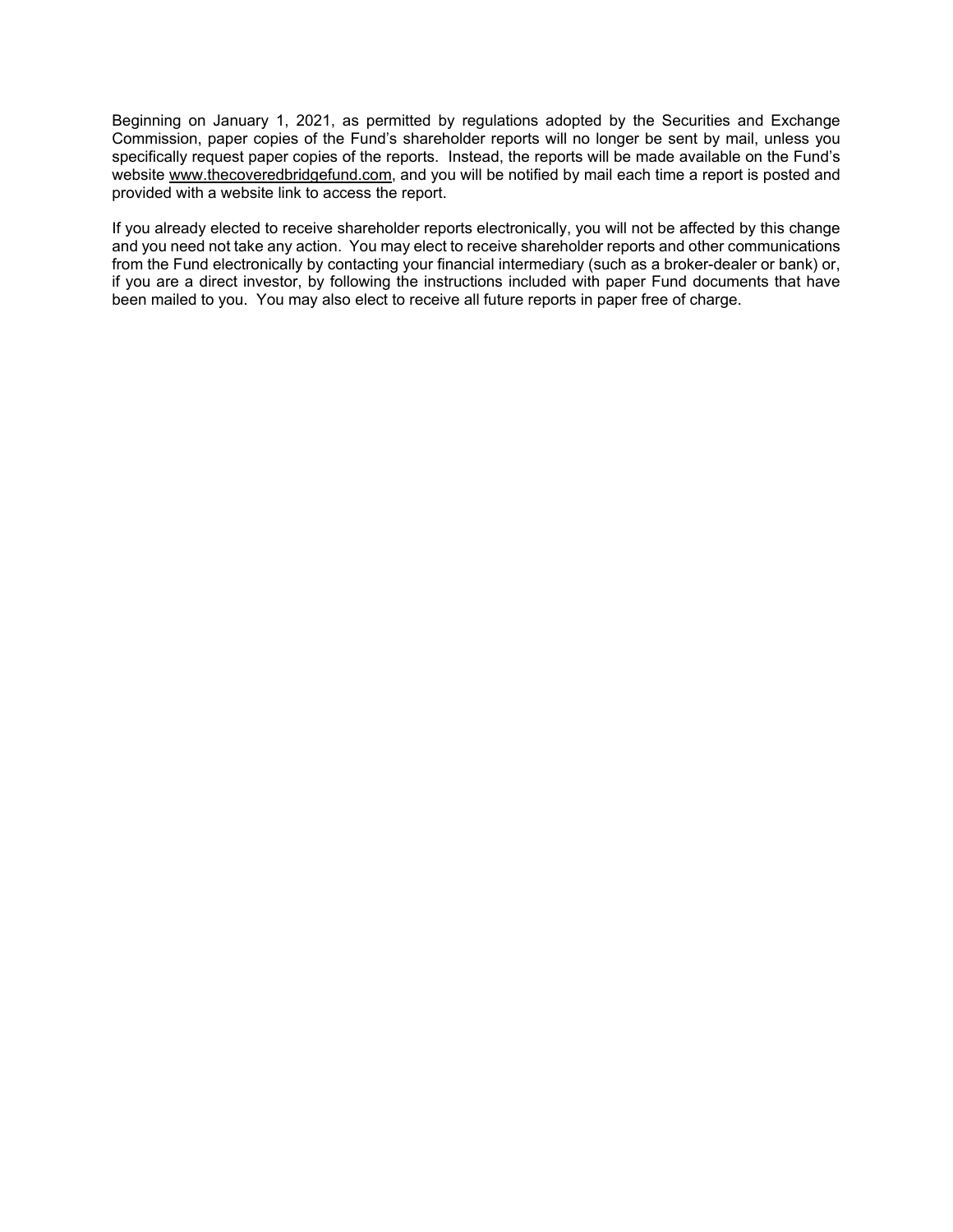### **Table of Contents**

## Page

| <b>ADDITIONAL INFORMATION ABOUT</b>                   |  |
|-------------------------------------------------------|--|
| PRINCIPAL INVESTMENT STRATEGIES AND RELATED RISKS 4   |  |
|                                                       |  |
|                                                       |  |
|                                                       |  |
|                                                       |  |
|                                                       |  |
|                                                       |  |
|                                                       |  |
|                                                       |  |
|                                                       |  |
|                                                       |  |
|                                                       |  |
|                                                       |  |
| FREQUENT PURCHASES AND REDEMPTIONS OF FUND SHARES  14 |  |
|                                                       |  |
|                                                       |  |
|                                                       |  |
|                                                       |  |
|                                                       |  |
|                                                       |  |
|                                                       |  |
|                                                       |  |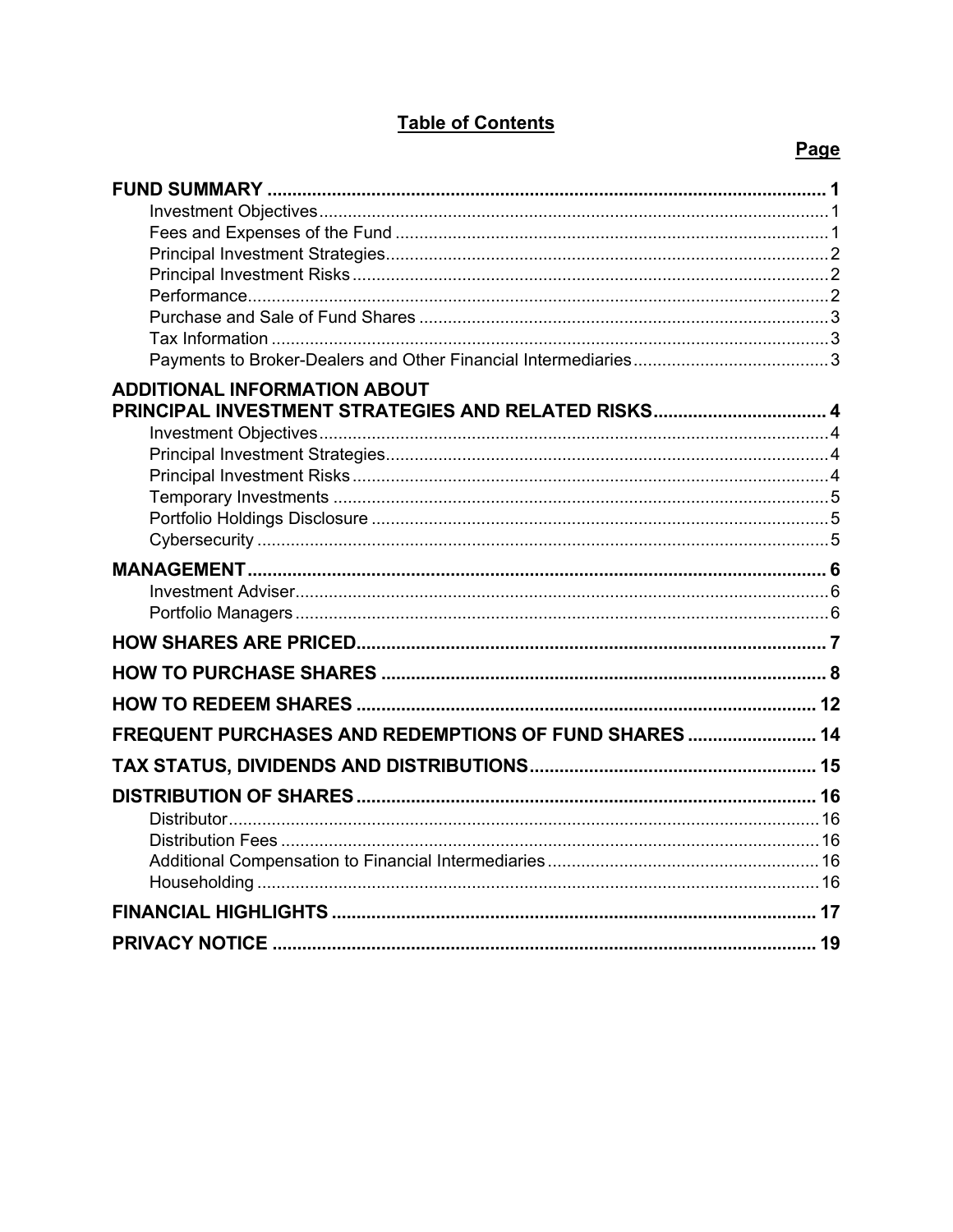### <span id="page-3-0"></span>**FUND SUMMARY**

<span id="page-3-1"></span>**Investment Objectives:** The Fund seeks current income and realized gains from writing options with capital appreciation as a secondary objective.

<span id="page-3-2"></span>**Fees and Expenses of the Fund:** This table describes the fees and expenses that you may pay if you buy and hold shares of the Fund. You may qualify for sales charge discounts on purchases of Class A shares if you and your family invest, or agree to invest in the future, at least \$25,000 in the Fund. More information about these and other discounts is available from your financial professional and in **How to Purchase Shares** on page 8 of the Fund's Prospectus.

| <b>Shareholder Fees</b><br>(fees paid directly from your investment)                    | <b>Class A</b> | <b>Class I</b> |
|-----------------------------------------------------------------------------------------|----------------|----------------|
| Maximum Sales Charge (Load) Imposed on purchases<br>(as a percentage of offering price) | 5.25%          | None           |
| Maximum Deferred Sales Charge (Load)                                                    | None $(1)$     | None           |
| <b>Redemption Fee</b><br>(as a % of amount redeemed if held less than 90 days)          | 1.00%          | 1.00%          |
| <b>Annual Fund Operating Expenses</b>                                                   |                |                |
| (expenses that you pay each year as a percentage of the value of your investment)       |                |                |
| Management Fees <sup>(2)</sup>                                                          | 1.00%          | 1.00%          |
| Distribution and/or Service (12b-1) Fees                                                | 0.25%          | None           |
| <b>Total Other Expenses</b>                                                             | 0.55%          | 0.55%          |
| Interest and Dividend Expense on Securities Sold Short                                  | 0.08%          | 0.08%          |
| <b>Remaining Other Expenses</b>                                                         | 0.47%          | 0.47%          |
| <b>Total Annual Fund Operating Expenses</b>                                             | 1.80%          | 1.55%          |
| Fee Waiver <sup>(3)</sup>                                                               | (0.07)%        | (0.07)%        |
| <b>Total Annual Fund Operating Expenses After Fee Waiver</b>                            | 1.73%          | 1.48%          |

(1) There is a 1.00% contingent deferred sales charge ("CDSC") for investments of \$1 million or more (see "How to Purchase Shares" below) on shares sold within 1-year of purchase, unless you are otherwise eligible to purchase Class A shares without an initial sales charge or are eligible for a waiver of the CDSC (see "Waiver of Contingent Deferred Sales Charges" below).

(2) Restated to reflect current contractual management fees.

(3) The Fund's adviser, Stonebridge Capital Advisors, LLC (the "Adviser"), has contractually agreed to waive management fees and to make payments to limit Fund expenses, at least until January 31, 2020, so that the total annual operating expenses (excluding (i) any front-end or contingent deferred loads; (ii) brokerage fees and commissions, (iii) acquired fund fees and expenses; (iv) borrowing costs (such as interest and dividend expense on securities sold short); (v) taxes; and (vi) extraordinary expenses, such as litigation expenses (which may include indemnification of Fund officers and Trustees, contractual indemnification of Fund service providers (other than the Adviser))) of the Fund does not exceed 1.65% and 1.40% of the Fund's average daily net assets for its Class A and Class I shares, respectively. These fee waivers and expense reimbursements are subject to possible recoupment from the within three years after the fees have been waived or reimbursed, if such recoupment can be achieved within the lesser of the foregoing expense limits or the expense limits in place at the time of recapture. This agreement may be terminated only by the Board of Trustees on 60 days' written notice to the Adviser.

*Example:* This Example is intended to help you compare the cost of investing in the Fund with the cost of investing in other mutual funds.

The Example assumes that you invest \$10,000 in the Fund for the time periods indicated and then redeem all of your shares at the end of those periods. The Example also assumes that your investment has a 5% return each year and that the Fund's operating expenses remain the same. Although your actual costs may be higher or lower, based upon these assumptions your costs would be:

| <b>Class</b> | 1 Year | 3 Years | 5 Years | <b>10 Years</b> |
|--------------|--------|---------|---------|-----------------|
| А            | \$692  | \$1.055 | \$1.442 | \$2.524         |
|              | \$151  | \$483   | \$838   | \$1.840         |

**Portfolio Turnover:** The Fund pays transaction costs, such as commissions, when it buys and sells securities (or "turns") over" its portfolio). A higher portfolio turnover may indicate higher transaction costs and may result in higher taxes when Fund shares are held in a taxable account. These costs, which are not reflected in annual fund operating expenses or in the Example, affect the Fund's performance. During the fiscal year ending September 30, 2018, the Fund's portfolio turnover rate was 186% of the average value of its portfolio.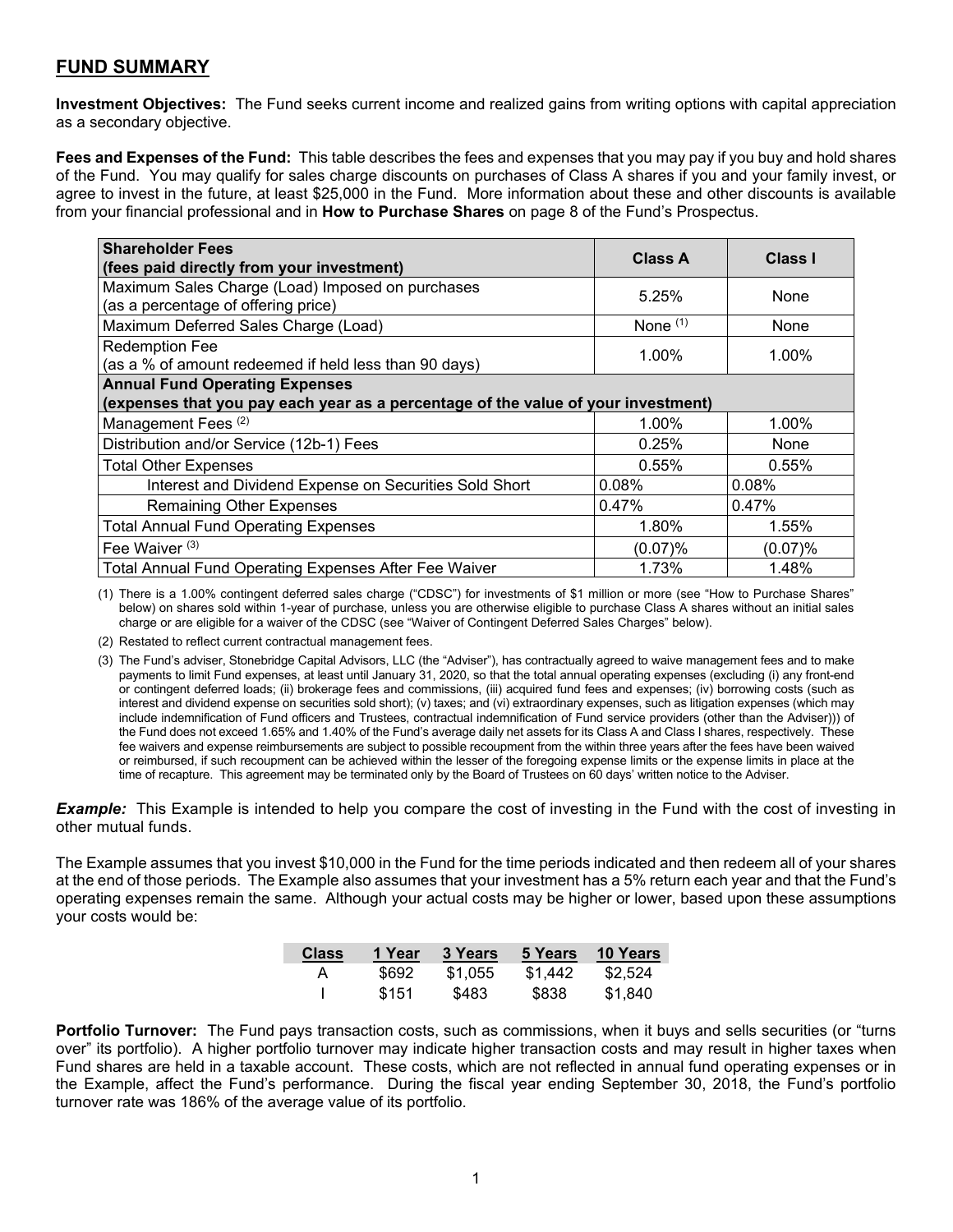<span id="page-4-0"></span>**Principal Investment Strategies:** The Fund seeks to meet its investment objective by investing, under normal market conditions, in dividend paying equity securities of domestic and foreign large capitalization companies. The Adviser defines large capitalization companies to be those with total average market values of at least \$10 billion. The Fund will also sell options on these securities in order to generate income for the Fund from premiums.

The Fund expects to invest up to 20% of the Fund's assets in foreign securities and the remainder in domestic securities. It is expected that the Fund's strategy will result in high portfolio turnover.

<span id="page-4-1"></span>**Principal Investment Risks:** As with all mutual funds, there is the risk that you could lose money through your investment in the Fund. The Fund is not intended to be a complete investment program. Many factors affect the Fund's net asset value ("NAV") and performance.

- *Equity Risk:* The NAV of the Fund will fluctuate based on changes in the value of the U.S. and/or foreign equity securities held by the Fund. Equity prices can fall rapidly in response to developments affecting a specific company or industry, or to changing economic, political or market conditions.
- *Foreign Investment Risk:* Foreign investing (including through American Depositary Receipts ("ADRs"), European Depositary Receipts ("EDRs") and Global Depositary Receipts ("GDRs")) involves risks not typically associated with U.S. investments, including adverse fluctuations in foreign currency values, adverse political, social and economic developments, less liquidity, greater volatility, less developed or less efficient trading markets, political instability and differing auditing and legal standards.
- *Management Risk:* The Adviser's judgment about the attractiveness, value and potential appreciation of particular asset classes and securities in which the Fund invests may prove to be incorrect and may not produce the desired results.
- *Market Risk:* Overall securities and derivatives market risks may affect the value of individual instruments in which the Fund invests. Factors such as domestic and foreign economic growth and market conditions, interest rate levels, and political events affect the securities and derivatives markets. When the value of the Fund's investments goes down, your investment in the Fund decreases in value and you could lose money.
- *Portfolio Turnover Risk:* A higher portfolio turnover will result in higher transactional and brokerage costs.
- *Written Call Option Risk:* Selling covered call options will limit the Fund's gain, if any, on its underlying securities. The Fund continues to bear the risk of a decline in the value of its underlying stocks. Option premiums are treated as short-term capital gains and when distributed to shareholders, are usually taxable as ordinary income, which may have a higher tax rate than long-term capital gains for shareholders holding Fund shares in a taxable account.

#### <span id="page-4-2"></span>**Performance**

The bar chart and performance table show the variability of the Fund's returns, which is some indication of the risks of investing in the Fund. The bar chart shows performance of the Fund's Class I shares for each full calendar year since the Fund's inception. The performance table compares the performance of the Fund over time to the performance of a broadbased market index. You should be aware that the Fund's past performance (before and after taxes) may not be an indication of how the Fund will perform in the future. Although Class A shares would have similar returns to Class I shares because the classes are invested in the same portfolio of securities, the returns for Class A shares would be different from Class I shares because Class A shares have different expenses than Class I shares. Updated performance information will be available at no cost by visiting [www.thecoveredbridgefund.com](http://www.thecoveredbridgefund.com/) or by calling 1-855-525-2151.



#### **Class I Performance Bar Chart For Calendar Years Ended December 31**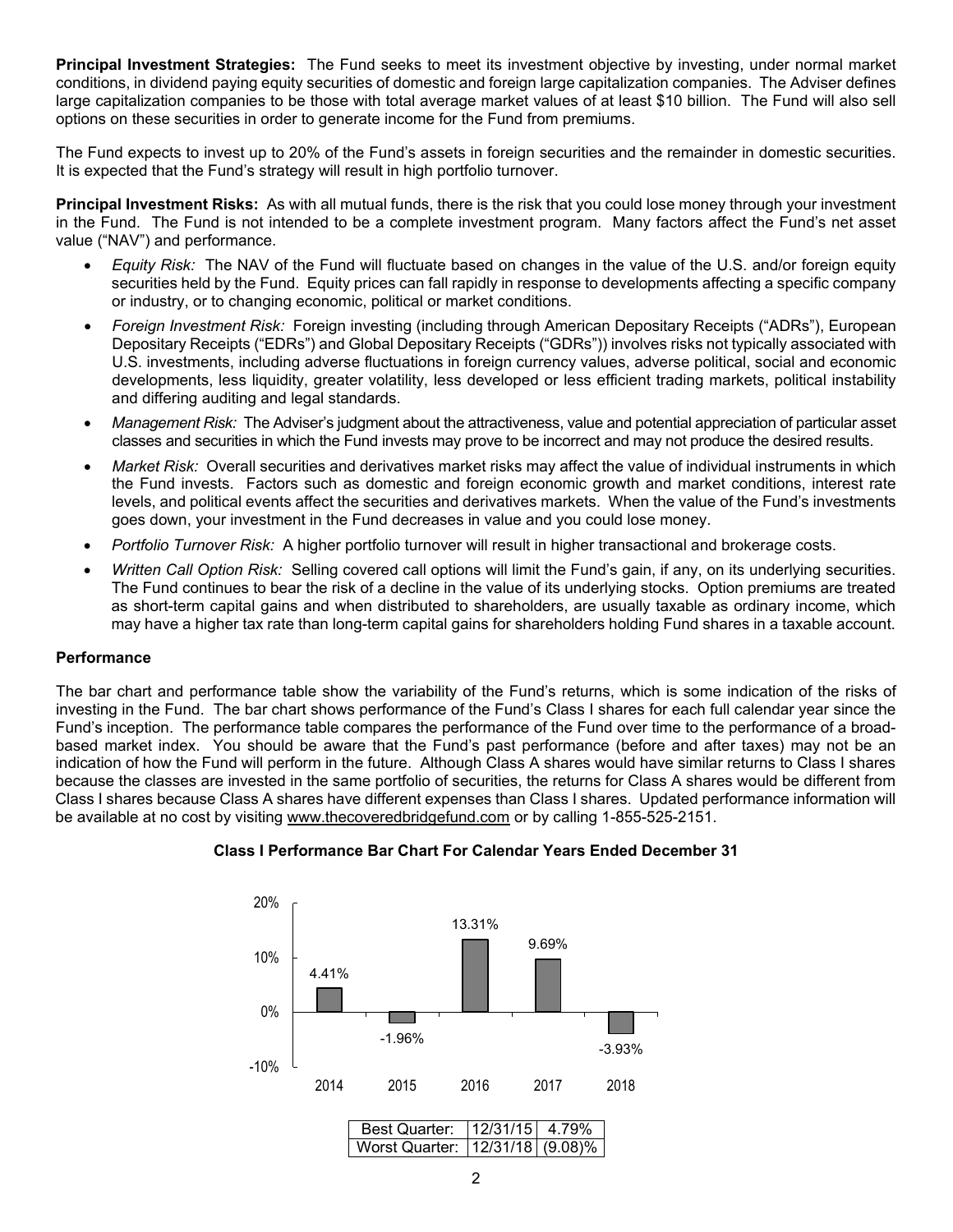#### **Performance Table Average Annual Total Returns (For years ended December 31, 2018)**

|                                                             | One        | <b>Five</b> | <b>Since Inception</b> |
|-------------------------------------------------------------|------------|-------------|------------------------|
|                                                             | Year       | Year        | $(10-1-13)$            |
| <b>Class I shares</b>                                       |            |             |                        |
| Return before taxes                                         | $(3.93)\%$ | 4.09%       | 5.37%                  |
| Return after taxes on distributions                         | (7.39)%    | 1.06%       | 2.45%                  |
| Return after taxes on distributions and sale of Fund shares | $(1.75)\%$ | 2.04%       | $3.09\%$               |
| <b>Class A shares</b>                                       |            |             |                        |
| Return before Taxes                                         | (9.19)%    | 2.70%       | 4.02%                  |
| S&P 500 Total Return Index(1)                               | $(4.38)\%$ | 8.49%       | 9.98%                  |
| (reflects no deduction for fees, expenses or taxes)         |            |             |                        |

(1) The S&P 500 Total Return Index is an unmanaged market capitalization-weighted index which is comprised of 500 of the largest U.S. domiciled companies and includes the reinvestment of all dividends. Investors cannot invest directly in an index or benchmark.

After-tax returns were calculated using the historical highest individual federal marginal income tax rates and do not reflect the impact of state and local taxes. Actual after-tax returns depend on an investor's tax situation and may differ from those shown, and after-tax returns shown are not relevant to investors who hold shares of the Fund through tax-deferred arrangements, such as 401(k) plans or individual retirement accounts. After tax returns for the share classes which are not presented will vary from the after-tax returns of Class I shares.

**Investment Adviser:** Stonebridge Capital Advisors, LLC

**Portfolio Managers:** John Schonberg, CFA, is Chief Investment Officer and Principal of the Adviser and Michael Dashner, CFA, is an Assistant Portfolio Manager of the Adviser. Each has served the Fund as a Portfolio Manager since it commenced operations in 2013.

<span id="page-5-0"></span>**Purchase and Sale of Fund Shares:** You may purchase and redeem shares of the Fund on any day that the New York Stock Exchange is open for trading. The minimum initial investment in the Fund is \$2,500 for investors in Class A shares of the Fund. The minimum initial investment in the Fund is \$100,000 for investors in Class I shares of the Fund. The minimum subsequent investment is \$1,000 for all share classes of the Fund.

<span id="page-5-1"></span>**Tax Information:** Dividends and capital gain distributions you receive from the Fund, whether you reinvest your distributions in additional Fund shares or receive them in cash, are taxable to you at either ordinary income or capital gains tax rates unless you are investing through a tax-deferred plan such as an IRA or 401(k) plan. However, these dividend and capital gain distributions may be taxable upon their eventual withdrawal from tax-deferred plans.

<span id="page-5-3"></span><span id="page-5-2"></span>**Payments to Broker-Dealers and Other Financial Intermediaries:** If you purchase the Fund through a broker-dealer or other financial intermediary (such as a bank), the Fund and its related companies may pay the intermediary for the sale of Fund shares and related services. These payments may create a conflict of interest by influencing the broker-dealer or other intermediary and your salesperson to recommend the Fund over another investment. Ask your salesperson or visit your financial intermediary's website for more information.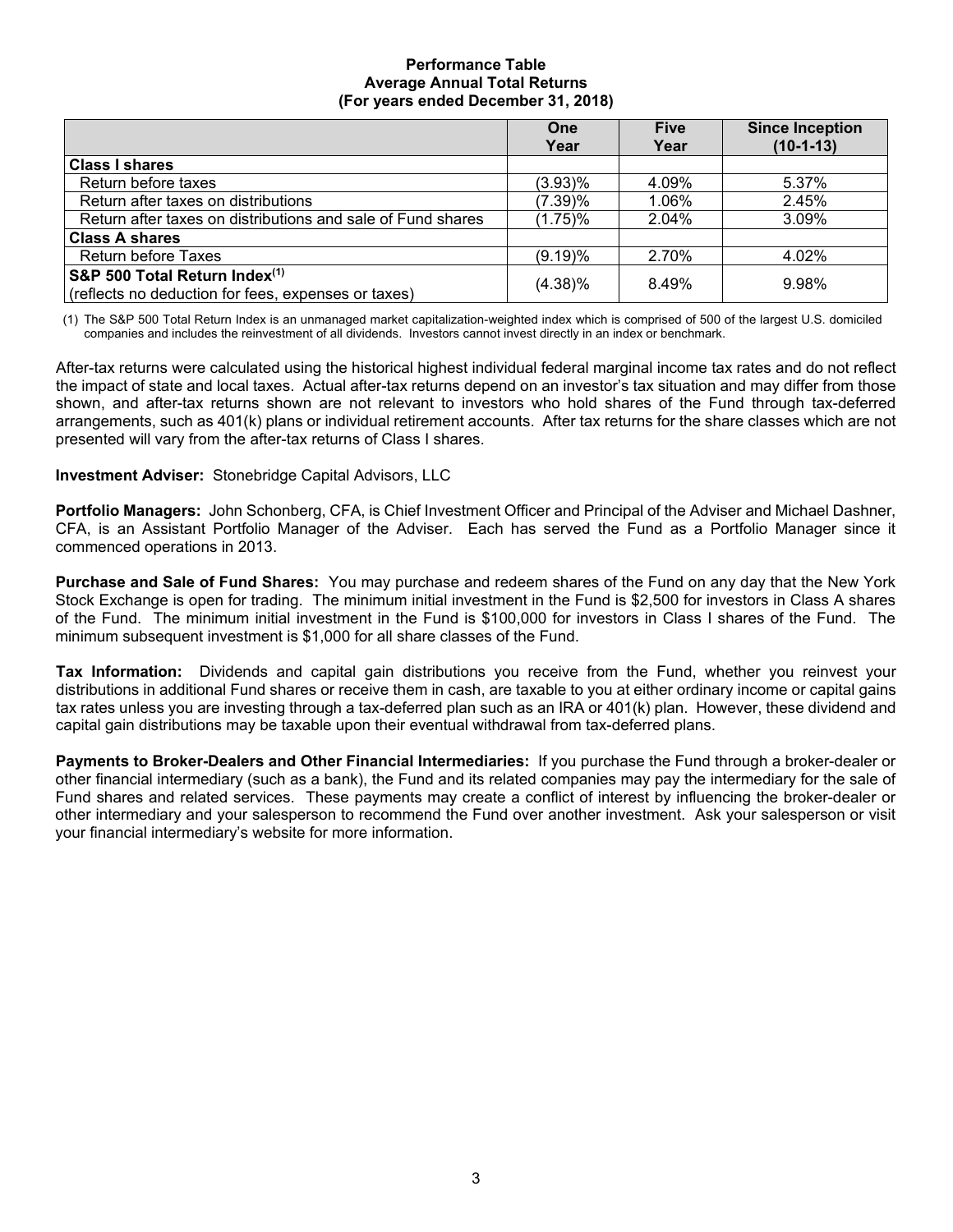### **ADDITIONAL INFORMATION ABOUT PRINCIPAL INVESTMENT STRATEGIES AND RELATED RISKS**

#### <span id="page-6-0"></span>**Investment Objectives**

The Fund seeks current income and realized gains from writing options with capital appreciation as a secondary objective. The Fund's investment objective may be changed by the Board of Trustees (the "Board" or "Board of Trustees") upon 60 days' written notice to shareholders.

#### <span id="page-6-1"></span>**Principal Investment Strategies**

The Fund seeks to meet its investment objective by investing, under normal market conditions, in dividend paying equity securities of domestic and foreign large capitalization companies. The Adviser defines large capitalization companies to be those with total average market values of at least \$10 billion. The Fund will also sell options on these securities in order to generate income for the Fund from premiums. In severe market declines, the Fund may also purchase index put options to protect the Fund's overall portfolio.

The Fund expects to invest up to 20% of the Fund's assets in foreign securities and the remainder in domestic securities. Under normal circumstances, the Fund expects to hold approximately 30-60 issues in its portfolio.

The Adviser selects the securities for the Fund's portfolio based on fundamental data and analysis as well as qualitative factors. The Adviser analyzes dividend payout ratios and cash flows to determine the most advantageous securities for the Fund's portfolio. The Adviser also uses a proprietary macro analysis to gauge the current position of the economic and business cycle, and then targets industries and sectors the Adviser believes are well positioned to grow. The individual companies chosen will rank highest based on this analysis as well as qualitative factors such as financial health, cash flows, position in their respective markets and quality of management. It is expected that the Fund's strategy will result in high portfolio turnover.

#### <span id="page-6-2"></span>**Principal Investment Risks**

The following risks may apply to the Fund's direct investments as well the Fund's indirect risks through investing in Underlying Funds.

- *Equity Risk:* The NAV of the Fund will fluctuate based on changes in the value of the U.S. and/or foreign equity securities held by the Fund. Equity prices can fall rapidly in response to developments affecting a specific company or industry, or to changing economic, political or market conditions.
- *Foreign Investment Risk:* Foreign investing (including through ADRs, EDRs and GDRs) involves risks not typically associated with U.S. investments, including adverse fluctuations in foreign currency values, adverse political, social and economic developments, less liquidity, greater volatility, less developed or less efficient trading markets, political instability and differing auditing and legal standards.
- *Management Risk:* The NAV of the Fund changes daily based on the performance of the securities and derivatives in which it invests. The Adviser's judgments about the attractiveness, value and potential appreciation of particular asset classes and securities in which the Fund invests (long or short) may prove to be incorrect and may not produce the desired results.
- *Market Risk:* The NAV of the Fund will fluctuate based on changes in the value of the securities and derivatives in which the Fund invests. The Fund invests in securities and derivatives, which may be more volatile and carry more risk than some other forms of investment. The price of securities and derivatives may rise or fall because of economic or political changes. Security and derivative prices in general may decline over short or even extended periods of time. Market prices of securities and derivatives in broad market segments may be adversely affected by price trends in commodities, interest rates, exchange rates or other factors wholly unrelated to the value or condition of an issuer.
- *Portfolio Turnover Risk:* A higher portfolio turnover will result in higher transactional and brokerage costs.
- *Written Call Option Risk:* Selling covered call options will limit the Fund's gain, if any, on its underlying securities. Option premiums are treated as short-term capital gains and when distributed to shareholders, are usually taxable as ordinary income, which may have a higher tax rate than long-term capital gains for shareholders holding Fund shares in a taxable account. Call options involve risks different from, or possibly greater than, the risks associated with investing directly in securities and other traditional investments. These risks include risk of mispricing or improper valuation and the risk that changes in the value of the call option may not correlate perfectly with the underlying asset, rate or index. Derivative prices are highly volatile and may fluctuate substantially during a short period of time. Such prices are influenced by numerous factors that affect the markets, including, but not limited to: changing supply and demand relationships; government programs and policies; national and international political and economic events, changes in interest rates, inflation and deflation and changes in supply and demand relationships. Trading derivative instruments involves risks different from, or possibly greater than, the risks associated with investing directly in securities including: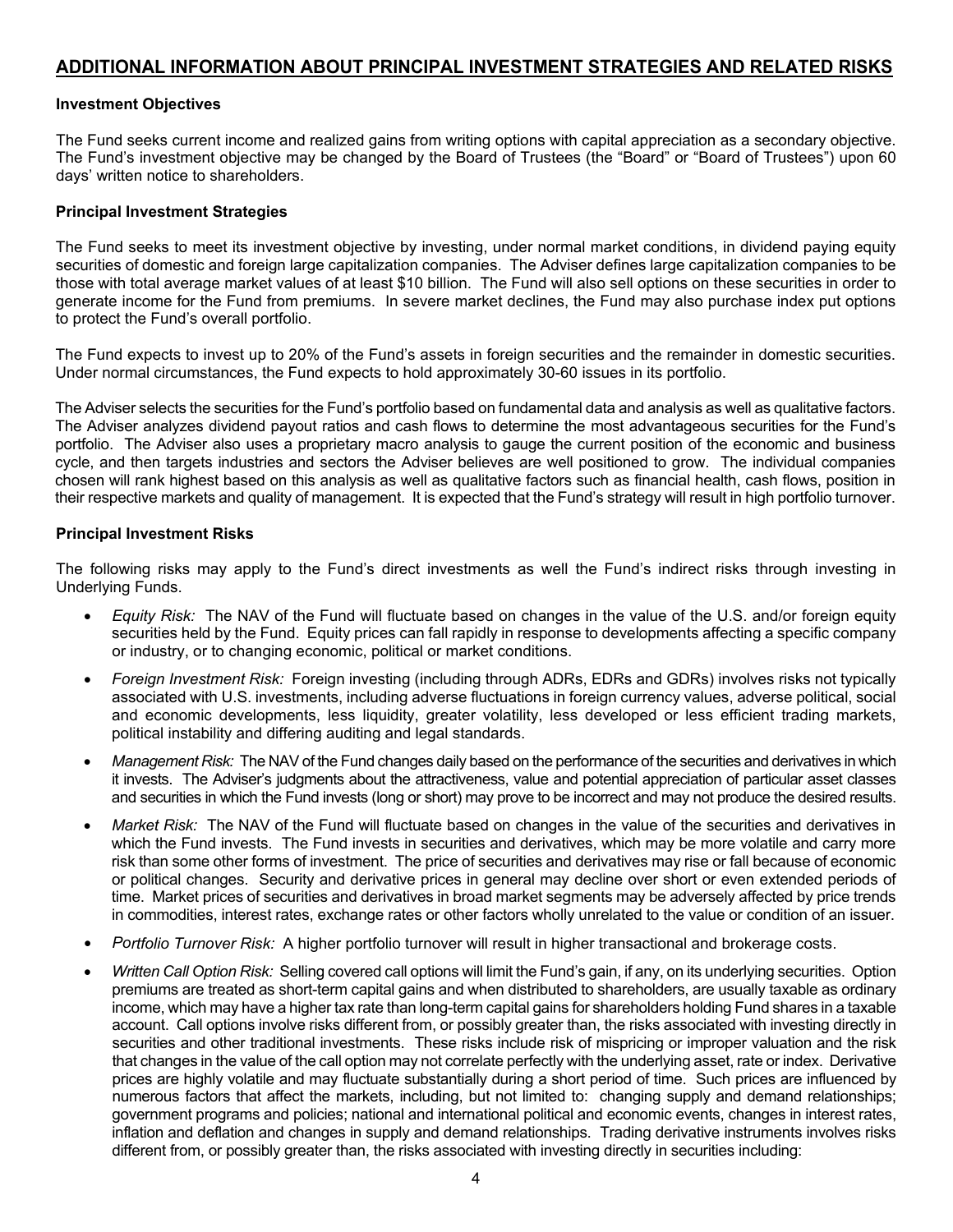- o *Leverage and Volatility Risk:* Option contracts ordinarily have leverage inherent in their terms. The low initial investment normally required in trading derivatives permit a high degree of leverage. Accordingly, a relatively small price movement may result in an immediate and substantial loss. The use of leverage may also cause the Fund to liquidate portfolio positions when it would not be advantageous to do so in order to satisfy its obligations or to meet collateral requirements. The use of leveraged derivatives can amplify the effects of market volatility on the Fund's share price.
- o *Liquidity Risk:* Although it is anticipated that the options traded will be actively traded, it is possible that particular investments might be difficult to purchase or sell, possibly preventing the Fund from executing positions at an advantageous time or price, or possibly requiring them to dispose of other investments at unfavorable times or prices in order to satisfy their obligations.

<span id="page-7-0"></span>**Temporary Investments:** To respond to adverse market, economic, political or other conditions, the Fund may invest 100% of its total assets, without limitation, in high-quality short-term debt securities and money market instruments. These short-term debt securities and money market instruments include: shares of money market mutual funds, commercial paper, certificates of deposit, bankers' acceptances, U.S. Government securities and repurchase agreements. While the Fund is in a defensive position, the opportunity to achieve its investment objective will be limited. Furthermore, to the extent that the Fund invests in money market mutual funds for cash positions, there will be some duplication of expenses because shareholders will pay the fees and expenses of the Fund and, indirectly, the fees and expenses of the underlying money market funds. The Fund may also invest a substantial portion of its assets in such instruments at any time to maintain liquidity or pending selection of investments in accordance with its policies.

<span id="page-7-1"></span>**Portfolio Holdings Disclosure:** A description of the Fund's policies regarding the release of portfolio holdings information is available in the Fund's Statement of Additional Information.

#### **Cybersecurity**

The computer systems, networks and devices used by the Fund and its service providers to carry out routine business operations employ a variety of protections designed to prevent damage or interruption from computer viruses, network failures, computer and telecommunication failures, infiltration by unauthorized persons and security breaches. Despite the various protections utilized by the Fund and its service providers, systems, networks, or devices potentially can be breached. The Fund and its shareholders could be negatively impacted as a result of a cybersecurity breach.

Cybersecurity breaches can include unauthorized access to systems, networks, or devices; infection from computer viruses or other malicious software code; and attacks that shut down, disable, slow, or otherwise disrupt operations, business processes, or website access or functionality. Cybersecurity breaches may cause disruptions and impact the Fund's business operations, potentially resulting in financial losses; interference with the Fund's ability to calculate its NAV; impediments to trading; the inability of the Fund, the Adviser, and other service providers to transact business; violations of applicable privacy and other laws; regulatory fines, penalties, reputational damage, reimbursement or other compensation costs, or additional compliance costs; as well as the inadvertent release of confidential information.

<span id="page-7-2"></span>Similar adverse consequences could result from cybersecurity breaches affecting issuers of securities in which the Fund invest; counterparties with which the Fund engage in transactions; governmental and other regulatory authorities; exchange and other financial market operators, banks, brokers, dealers, insurance companies, and other financial institutions (including financial intermediaries and service providers for the Fund's shareholders); and other parties. In addition, substantial costs may be incurred by these entities in order to prevent any cybersecurity breaches in the future.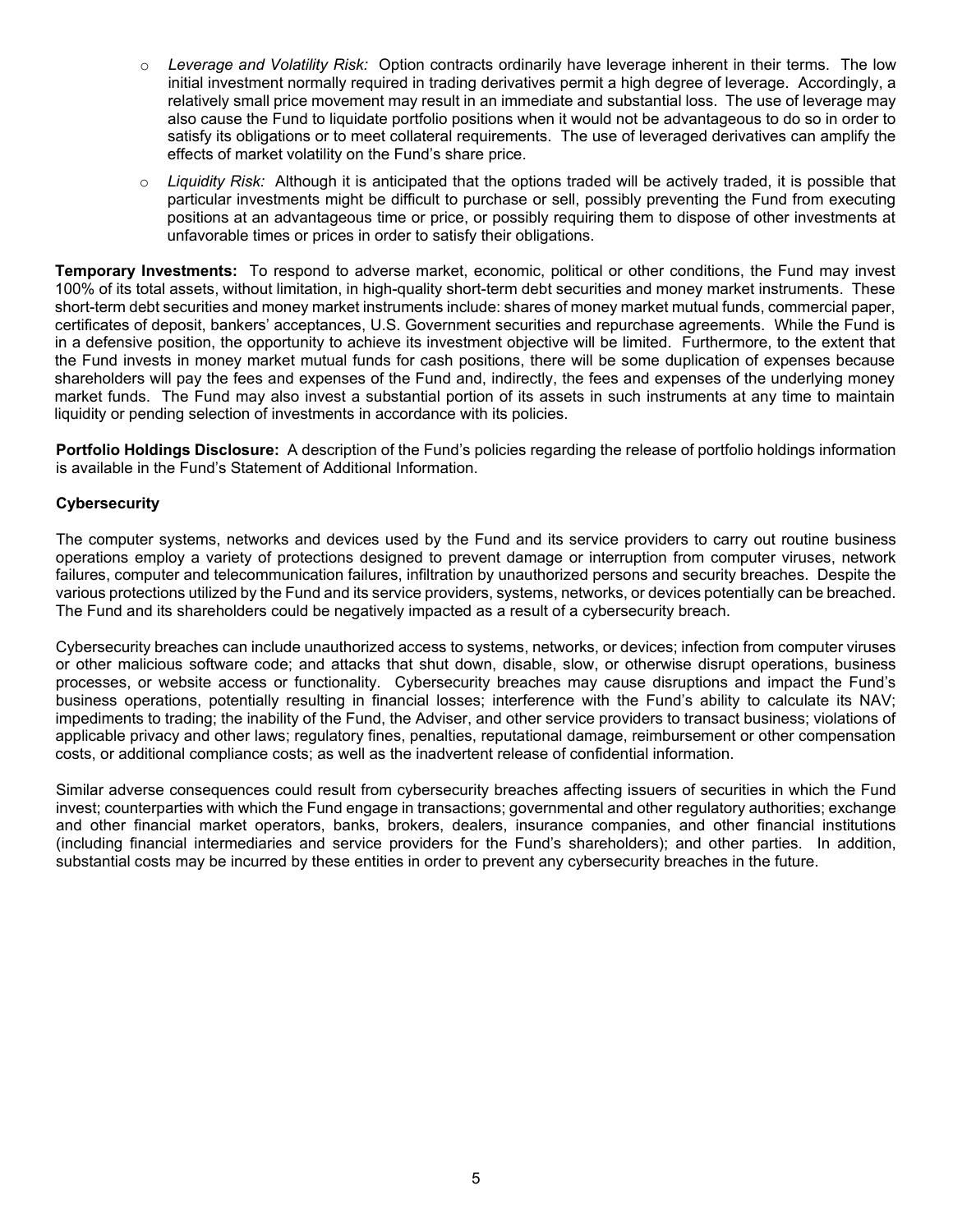### **MANAGEMENT**

<span id="page-8-0"></span>**Investment Adviser:** Stonebridge Capital Advisors, LLC, 2550 University Avenue West, Suite 180 South, Saint Paul, Minnesota 55114, serves as investment adviser to the Fund. Subject to the authority of the Board of Trustees, the Adviser is responsible for management of the Fund's investment portfolio. The Adviser is responsible for assuring that investments are made according to the Fund's investment objective, policies and restrictions. The Adviser was established in 1997 for the purpose of advising individuals and institutions. As of September 30, 2018, the Adviser had approximately \$1.3 billion in assets under management.

Pursuant to an investment advisory agreement with Northern Lights Fund Trust III (the "Trust"), on behalf of the Fund, and the Adviser, the Adviser is entitled to receive, on a monthly basis, an annual advisory fee equal to 1.00% of the Fund's average daily net assets. From the Fund's inception until September 30, 2017, the Adviser received an annual fee equal to 1.25%. The Adviser has contractually agreed to waive management fees and to make payments to limit Fund expenses, until January 31, 2020 so that the total annual operating expenses (excluding (i) any front-end or contingent deferred loads; (ii) brokerage fees and commissions, (iii) acquired fund fees and expenses; (iv) borrowing costs (such as interest and dividend expense on securities sold short); (v) taxes; and (vi) extraordinary expenses, such as litigation expenses (which may include indemnification of Fund officers and Trustees, contractual indemnification of Fund service providers (other than the Adviser))) do not exceed 1.65% and 1.40% of the Fund's average daily net assets for its Class A and Class I shares, respectively. From the Fund's inception through September 30, 2017, the expense limitation was at 1.90% for Class A shares and 1.65% for Class I shares. These fee waivers and expense reimbursements are subject to possible recoupment from the Fund in future years on a rolling three-year basis (within the three years after the fees have been waived or reimbursed) if such recoupment can be achieved within the foregoing expense limits. This agreement may be terminated only by the Board of Trustees, on 60 days' written notice to the Adviser. A discussion regarding the basis for the Board of Trustees' renewal of the advisory agreement is available in the Fund's annual report to shareholders dated September 30, 2018. For the most recent fiscal year ended September 30, 2018, the Fund incurred advisory fees totaling of 0.93% of its average net assets, after waiver.

<span id="page-8-1"></span>**Portfolio Managers:** The Fund is managed on a day to day basis by John Schonberg, CFA and Michael Dashner, CFA. The SAI provides additional information about each portfolio manager's compensation, other accounts managed by the portfolio manager, and the portfolio manager's ownership in the Fund.

#### **John Schonberg, CFA**

Mr. Schonberg, Chief Investment Officer & Principal of the Adviser, has been responsible for the management of equity portfolios for institutions and high net worth individuals since joining the Adviser in 2013. As a member of the Equity Team he serves on the Research Committee and works with the members of the equity team in the analysis, selection and structuring of the equity portfolios.

Prior to joining the Adviser, Mr. Schonberg was a Senior Portfolio manager and Equity Team Leader for Columbia Management from 2005 to 2013. At Columbia he led all Equity teams and products managed in Minneapolis, MN. This included the oversight of the Contrarian Equity and Mid Cap Growth Teams.

Prior to Columbia Management, Mr. Schonberg was a Senior Portfolio Manager managing large capitalization growth portfolios and hedge funds for institutions with the American Express group of companies beginning in 1997. Prior to American Express, Mr. Schonberg worked at Piper Capital Management for 10 years in the following positions: (i) from 1991 to 1997 he was an equity portfolio manager managing funds for individuals, institutions, and mutual fund clients; (ii) from 1989 to 1991 he was a fundamental equity analyst covering consumer related stocks; and (iii) from 1987-1989 he was a technical analyst. Mr. Schonberg earned his BS degree in finance from the University of Nebraska in 1987, and completed the Chartered Financial Analyst program in 1990.

#### **Michael Dashner, CFA**

Michael Dashner, Assistant Portfolio Manager, joined the Adviser in 2009. Mr. Dashner is a member of the Equity Team at of the Adviser and is responsible for equity trading and portfolio management. As a member of the Research Committee, Mr. Dashner follows sector specific companies and maintains the equity universe and models for each equity strategy.

Prior to joining the Equity Team, Mr. Dashner was head of fixed income trading at the Adviser. He was in charge of fulfilling investment objectives for high net worth individuals and institutions and achieving best prices for each trade.

Mr. Dashner earned a BBA in Economics from the University of South Dakota in 2007. He also earned an MBA in 2009 from the University of South Dakota.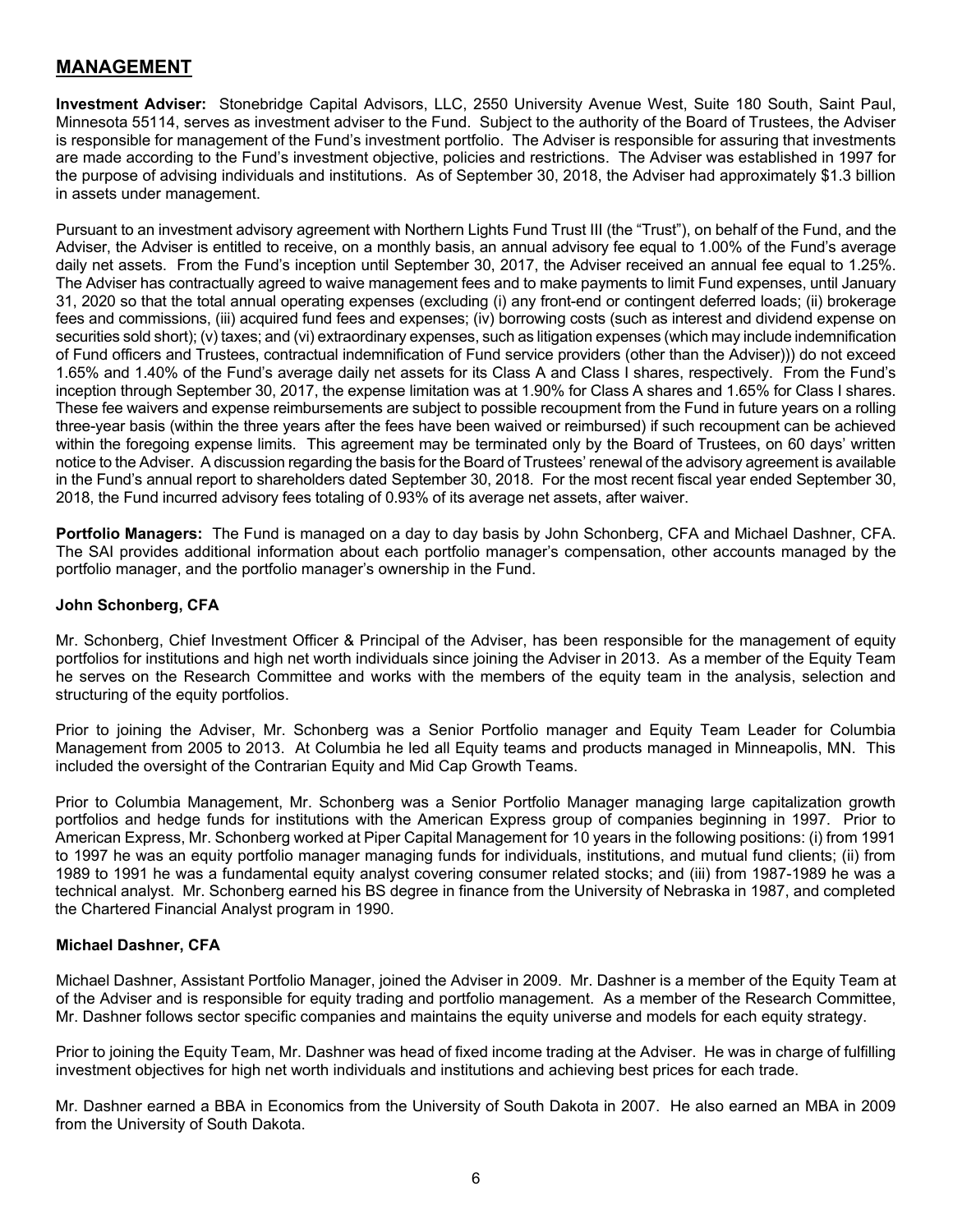### <span id="page-9-0"></span>**HOW SHARES ARE PRICED**

Shares of the Fund are sold at NAV. The NAV of the Fund is determined at close of regular trading (normally 4:00 p.m. Eastern Time) on each day the New York Stock Exchange ("NYSE") is open for business. NAV is computed by determining, on a per class basis, the aggregate market value of all assets of the Fund, less its liabilities, divided by the total number of shares outstanding ((assets-liabilities)/number of shares = NAV). The NYSE is closed on weekends and New Year's Day, Martin Luther King, Jr. Day, Presidents' Day, Good Friday, Memorial Day, Independence Day, Labor Day, Thanksgiving Day and Christmas Day. The NAV takes into account, on a per class basis, the expenses and fees of the Fund, including management, administration, and distribution fees, which are accrued daily. The determination of NAV for a share class for a particular day is applicable to all applications for the purchase of shares, as well as all requests for the redemption of shares, received by the Fund (or an authorized broker or agent, or its authorized designee) before the close of trading on the NYSE on that day.

Generally, the Fund's securities are valued each day at the last quoted sales price on each security's primary exchange. Securities traded or dealt in upon one or more securities exchanges (whether domestic or foreign) for which market quotations are readily available and not subject to restrictions against resale shall be valued at the last quoted sales price on the primary exchange or, in the absence of a sale on the primary exchange, at the mean between the current bid ask prices on such exchanges. Securities primarily traded in the National Association of Securities Dealers' Automated Quotation System ("NASDAQ") National Market System for which market quotations are readily available shall be valued using the NASDAQ Official Closing Price. Securities that are not traded or dealt in any securities exchange (whether domestic or foreign) and for which over-the-counter market quotations are readily available generally shall be valued at the last sale price or, in the absence of a sale, at the mean between the current bid and ask price on such over-thecounter market. Debt securities not traded on an exchange may be valued at prices supplied by a pricing agent(s) based on broker or dealer supplied valuations or matrix pricing, a method of valuing securities by reference to the value of other securities with similar characteristics, such as rating, interest rate and maturity.

If market quotations are not readily available, securities will be valued at their fair market value as determined using the "fair value" procedures approved by the Board of Trustees. Fair value pricing involves subjective judgments and it is possible that the fair value determined for a security may be materially different from the value that could be realized upon the sale of that security. The fair value prices can differ from market prices when they become available or when a price becomes available. The Board has delegated execution of these procedures to a fair value committee composed of one or more officers from each of the (i) Trust, (ii) administrator, and (iii) Adviser. The committee may also enlist third party consultants such as an audit firm or financial officer of a security issuer on an as-needed basis to assist in determining a security-specific fair value. The Board of Trustees reviews and ratifies the execution of this process and the resultant fair value prices at least quarterly to assure the process produces reliable results.

The Fund may use independent pricing services to assist in calculating the value of the Fund's securities. In addition, market prices for foreign securities are not determined at the same time of day as the NAV for the Fund. Because the Fund may invest in underlying ETFs which hold portfolio securities primarily listed on foreign exchanges, and these exchanges may trade on weekends or other days when the underlying ETFs do not price their shares, the value of some of the Fund's portfolio securities may change on days when you may not be able to buy or sell Fund shares.

In computing the NAV, the Fund values foreign securities held by the Fund at the latest closing price on the exchange in which they are traded immediately prior to closing of the NYSE. Prices of foreign securities quoted in foreign currencies are translated into U.S. dollars at current rates. If events materially affecting the value of a security in the Fund's portfolio, particularly foreign securities, occur after the close of trading on a foreign market but before the Fund prices its shares, the security will be valued at fair value. For example, if trading in a portfolio security is halted and does not resume before the Fund calculates its NAV, the Adviser may need to price the security using the Fund's fair value pricing guidelines. Without a fair value price, short-term traders could take advantage of the arbitrage opportunity and dilute the NAV of long-term investors. Fair valuation of the Fund's portfolio securities can serve to reduce arbitrage opportunities available to short-term traders, but there is no assurance that fair value pricing policies will prevent dilution of the Fund's NAV by short term traders. The determination of fair value involves subjective judgments. As a result, using fair value to price a security may result in a price materially different from the prices used by other mutual funds to determine NAV, or from the price that may be realized upon the actual sale of the security.

<span id="page-9-1"></span>With respect to any portion of the Fund's assets that are invested in one or more open-end management investment companies registered under the 1940 Act, the Fund's NAV is calculated based upon the NAVs of those open-end management investment companies, and the prospectuses for these companies explain the circumstances under which those companies will use fair value pricing and the effects of using fair value pricing.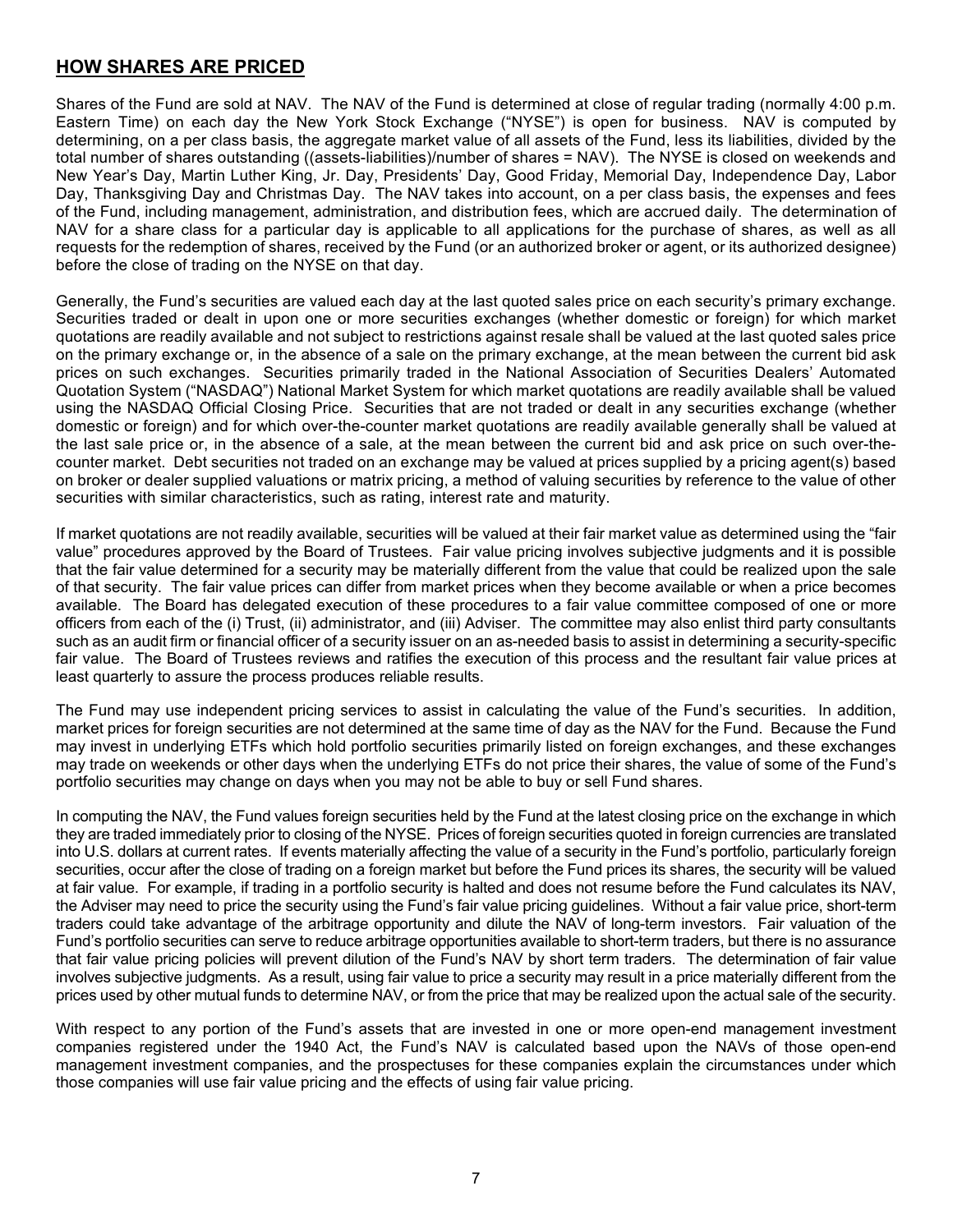### **HOW TO PURCHASE SHARES**

#### **Share Classes**

This Prospectus describes two classes of shares offered by the Fund: Class A and Class I. The Fund offers these classes of shares so that you can choose the class that best suits your investment needs. Refer to the information below so that you can choose the class that best suits your investment needs. The main differences between each class are sales charges, ongoing fees and minimum investment. For information on ongoing distribution fees, see **Distribution Fees** on page 16 of this Prospectus. Each class of shares in the Fund represents interest in the same portfolio of investments within the Fund. There is no investment minimum on reinvested distributions and the Fund may change investment minimums at any time. The Fund reserves the right to waive sales charges, as described below. The Fund and the Adviser may each waive investment minimums at their individual discretion. Not all share classes may be available for purchase in all states.

#### **Factors to Consider When Choosing a Share Class**

When deciding which class of shares of the Fund to purchase, you should consider your investment goals, present and future amounts you may invest in the Fund, and the length of time you intend to hold your shares. To help you make a determination as to which class of shares to buy, please refer back to the examples of the Fund's expenses over time in the **Fees and Expenses of the Fund** section for the Fund in this Prospectus. You also may wish to consult with your financial adviser for advice with regard to which share class would be most appropriate for you.

#### **Class A Shares**

Class A shares are offered at their public offering price, which is NAV plus the applicable sales charge and is subject to 12b-1 distribution fees of up to 0.25% of the average daily net assets of Class A shares. There are no sales charges on reinvested distributions. The minimum initial investment in Class A shares of the Fund is \$2,500 for all accounts. The minimum subsequent investment in Class A shares of the Fund is \$1,000 for all accounts. A 5.25% sales charge applies to your purchase of Class A shares of the Fund.

|                             | Sales Charge as a %              | Sales Charge as a % |                           |
|-----------------------------|----------------------------------|---------------------|---------------------------|
| <b>Amount Invested</b>      | of Offering Price <sup>(1)</sup> | of Amount Invested  | <b>Dealer Reallowance</b> |
| Under \$25,000              | 5.25%                            | 5.54%               | 4.50%                     |
| \$25,000 to \$49,999        | 5.00%                            | 5.26%               | 4.25%                     |
| \$50,000 to \$99,999        | 4.75%                            | 4.99%               | 4.00%                     |
| \$100,000 to \$249,999      | 4.25%                            | 4.44%               | 3.50%                     |
| \$250,000 to \$499,999      | 3.00%                            | 3.09%               | 2.50%                     |
| \$500,000 to \$999,999      | 2.00%                            | 2.04%               | 1.75%                     |
| \$1,000,000 and above $(2)$ | 0.00%                            | $0.00\%$            | See below                 |

(1) Offering price includes the front-end sales load. The sales charge you pay may differ slightly from the amount set forth above because of rounding that occurs in the calculation used to determine your sales charge.

(2) A selling broker may receive commissions on purchases of Class A shares over \$1 million calculated as follows: 1.00% on purchases equal to or greater than \$1 million but less than \$3 million, 0.50% on amounts equal to or greater than \$3 million but less than \$5 million, and 0.25% on amounts equal to or greater than \$5 million. The commission rate is determined based on the purchase amount combined with the current market value of existing investments in Class A shares

As shown, investors that purchase \$1,000,000 or more of each Fund's Class A shares will not pay any initial sales charge on the purchase. However, purchases of \$1,000,000 or more of Class A shares may be subject to a contingent deferred sales charge ("CDSC") on shares redeemed within the first year after their purchase in the amount of the commissions paid on the shares redeemed. The Class A CDSC does not apply if you are otherwise eligible to purchase Class A shares without an initial sales charge or are eligible for a waiver of the CDSC. See "Waiver of Contingent Deferred Sales Charges" below.

**How to Reduce Your Sales Charge -** You may be eligible to purchase Class A shares at a reduced sales charge. To qualify for these reductions, you must notify the Fund's distributor, Northern Lights Distributors, LLC (the "distributor"), in writing and supply your account number at the time of purchase. You may combine your purchase with those of your "immediate family" (your spouse and your children under the age of 21) for purposes of determining eligibility. If applicable, you will need to provide the account numbers of your spouse and your minor children as well as the ages of your minor children.

**Rights of Accumulation -** To qualify for the lower sales charge rates that apply to larger purchases of Class A shares, you may combine your new purchases of Class A shares with Class A shares of the Fund that you already own. The applicable initial sales charge for the new purchase is based on the total of your current purchase and the current value of all other Class A shares that you own. The reduced sales charge will apply only to current purchases and must be requested in writing when you buy your shares.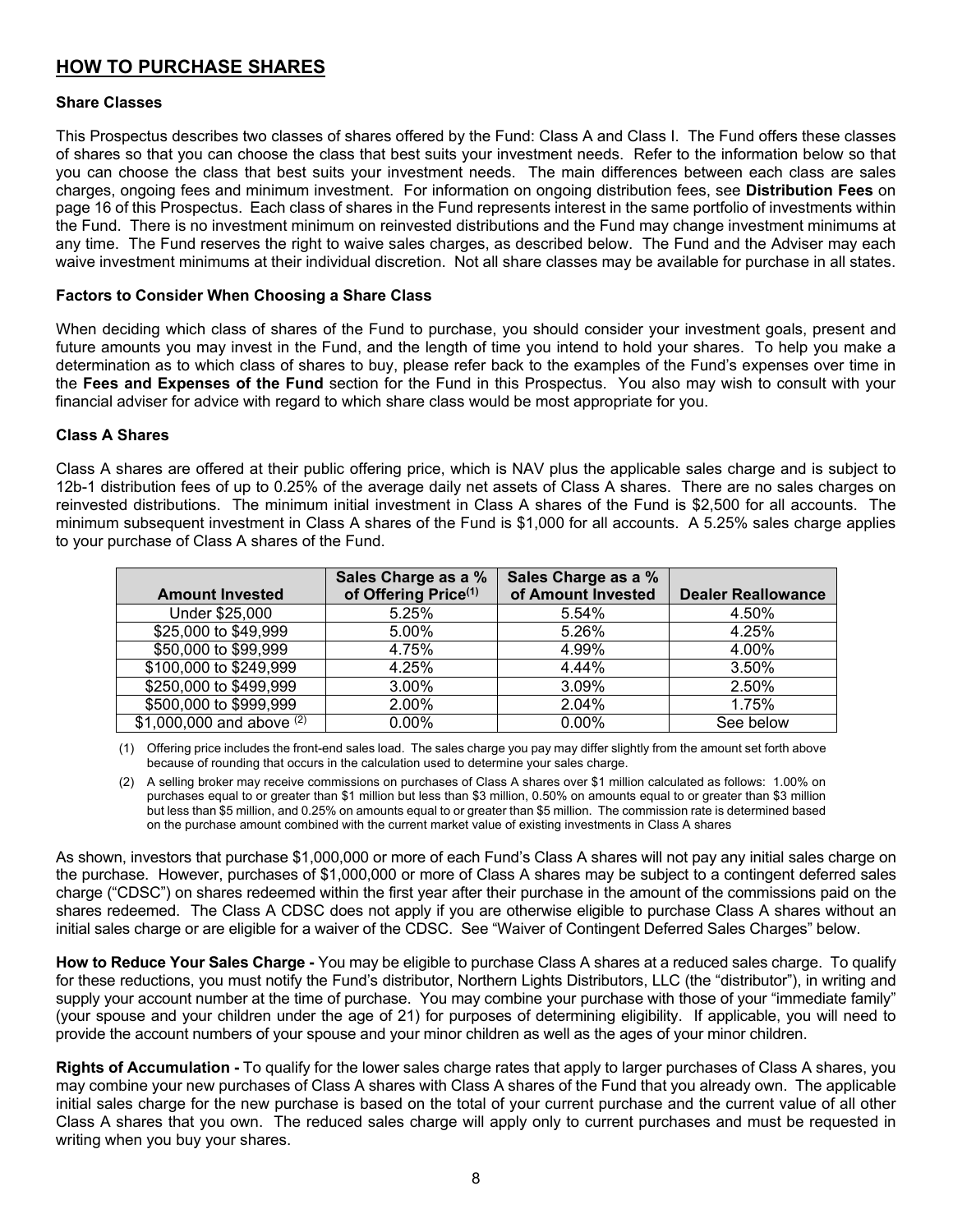Shares of the Fund held as follows cannot be combined with your current purchase for purposes of reduced sales charges:

- Shares held indirectly through financial intermediaries other than your current purchase broker-dealer (for example, a different broker-dealer, a bank, a separate insurance company account or an investment adviser);
- Shares held through an administrator or trustee/custodian of an Employer Sponsored Retirement Plan (for example, a 401(k) plan) other than employer-sponsored IRAs; and
- Shares held directly in the Fund account on which the broker-dealer (financial adviser) of record is different than your current purchase broker-dealer.

Letters of Intent - Under a Letter of Intent ("LOI"), you commit to purchase a specified dollar amount of Class A shares of the Fund, with a minimum of \$25,000, during a 13-month period. The 13-month period begins upon the date of the LOI. At your written request, Class A shares purchases made during the 90 days prior to LOI may be included. The amount you agree to purchase determines the initial sales charge you pay. If the full-face amount of the LOI is not invested by the end of the 13-month period, your account will be adjusted to the higher initial sales charge level for the amount actually invested. You are not legally bound by the terms of your LOI to purchase the amount of your shares stated in the LOI. The LOI does, however, authorize the Fund to hold in escrow 5% of the total amount you intend to purchase. If you do not complete the total intended purchase at the end of the 13-month period, the Fund's transfer agent will redeem the necessary portion of the escrowed shares to make up the difference between the reduced rate sales charge (based on the amount you intended to purchase) and the sales charge that would normally apply (based on the actual amount you purchased).

**Repurchase of Class A Shares -** If you have redeemed Class A shares of the Fund within the past 120 days, you may repurchase an equivalent amount of Class A shares of the Fund at NAV, without the normal front-end sales charge. In effect, this allows you to reacquire shares that you may have had to redeem, without repaying the front-end sales charge. You may exercise this privilege only once and must notify the Fund that you intend to do so in writing. The Fund must receive your purchase order within 120 days of your redemption. Note that if you reacquire shares through separate installments (e.g., through monthly or quarterly repurchases), the sales charge waiver will only apply to those portions of your repurchase order received within 120 days of your redemption. The redemption and repurchase of Fund shares may still result in a tax liability for federal income tax purposes.

#### *Sales Charge Waivers*

The sales charge on purchases of Class A shares is waived for certain types of investors, including:

- Current and retired directors and officers of the Fund sponsored by the Adviser or any of its subsidiaries, their immediate families (*i.e.*, spouse, children, mother or father) and any purchases referred through the Adviser.
- Employees of the Adviser and their immediate families, or any full-time employee or registered representative of the distributor or of broker-dealers having dealer agreements with the distributor (a "Selling Broker") and their immediate families (or any trust, pension, profit sharing or other benefit plan for the benefit of such persons).
- Any full-time employee of a bank, savings and loan, credit union or other financial institution that utilizes a Selling Broker to clear purchases of the fund's shares and their immediate families.
- Participants in certain "wrap-fee" or asset allocation programs or other fee-based arrangements sponsored by broker-dealers and other financial institutions that have entered into agreements with the distributor.
- Clients of financial intermediaries that have entered into arrangements with the distributor providing for the shares to be used in particular investment products made available to such clients and for which such registered investment advisors may charge a separate fee.
- Institutional investors (which may include bank trust departments and registered investment advisors).
- Any accounts established on behalf of registered investment advisors or their clients by broker-dealers that charge a transaction fee and that have entered into agreements with the distributor.
- Separate accounts used to fund certain unregistered variable annuity contracts or Section 403(b) or 401(a) or (k) accounts.
- Employer-sponsored retirement or benefit plans with total plan assets in excess of \$5 million where the plan's investments in the Fund are part of an omnibus account. A minimum initial investment of \$1 million in the Fund is required. The distributor in its sole discretion may waive these minimum dollar requirements.

The Fund does not waive sales charges for the reinvestment of proceeds from the sale of shares of a different fund where those shares were subject to a front-end sales charge (sometimes called an "NAV transfer"). Whether a sales charge waiver is available for your retirement plan or charitable account depends upon the policies and procedures of your intermediary. Please consult your financial adviser for further information.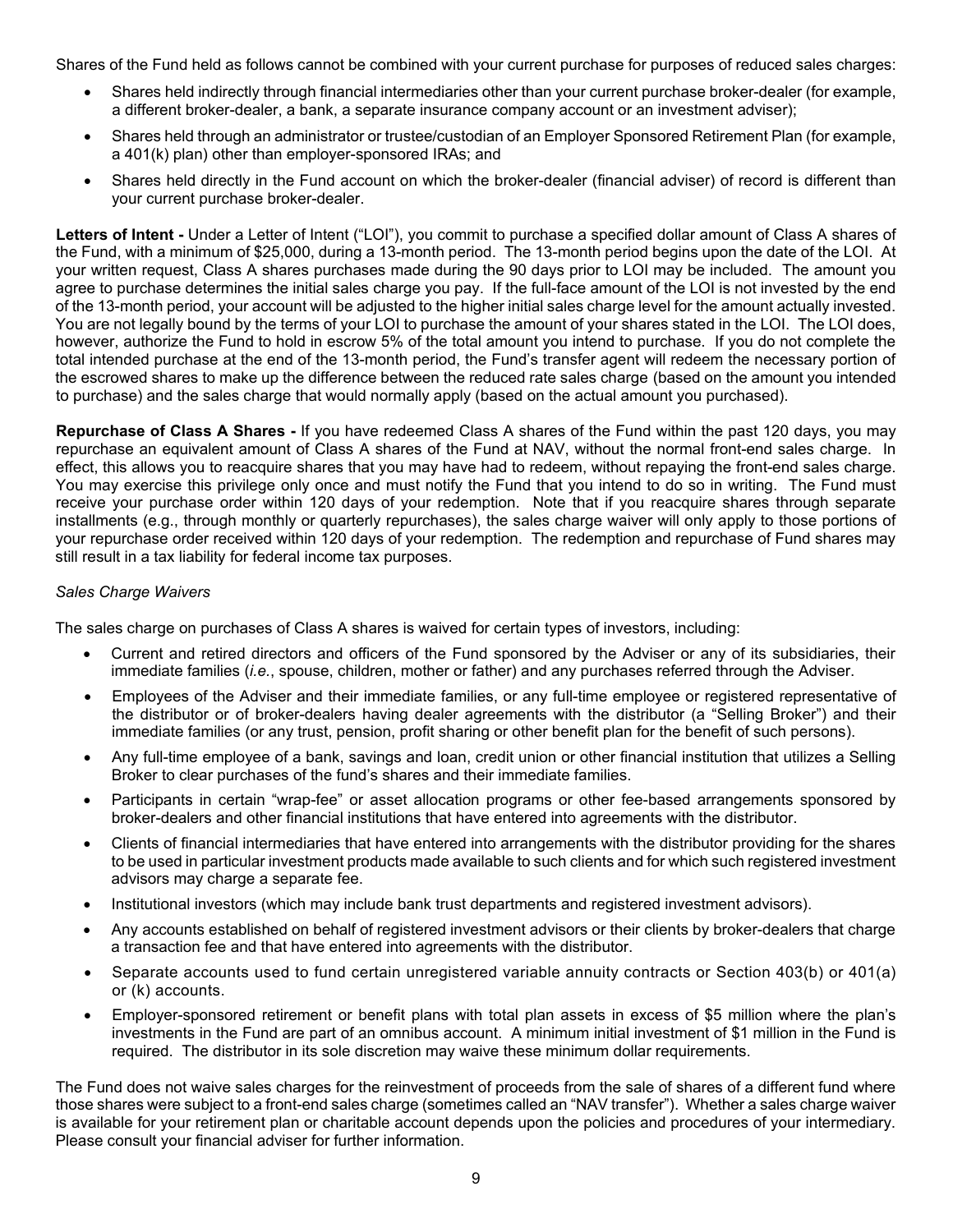#### *Waiver of Contingent Deferred Sales Charges*

The initial sales charges on Class A shares and the CDSCs on Class A may be reduced or waived under certain purchase arrangements and for certain categories of investors. The CDSC applicable to Class A shares is currently waived for:

- Any partial or complete redemption in connection with (a) required minimum distributions to IRA account owners or beneficiaries who are age 70 1/2 or older or (b) distributions to participants in employer-sponsored retirement plans upon attaining age 59 1/2 or on account of death or permanent and total disability (as defined in Section 22(e) of the Internal Revenue Code) that occurs after the purchase of Class A shares.
- Any partial or complete redemption in connection with a qualifying loan or hardship withdrawal from an employer sponsored retirement plan.
- Any complete redemption in connection with a distribution from a qualified employer retirement plan in connection with termination of employment or termination of the employer's plan and the transfer to another employer's plan or to an IRA.
- Any partial or complete redemption following death or permanent and total disability (as defined in Section 22(e) of the Internal Revenue Code) of an individual holding shares for his or her own account and/or as the last survivor of a joint tenancy arrangement (this provision, however, does not cover an individual holding in a fiduciary capacity or as a nominee or agent or a legal entity that is other than an individual or the owners or beneficiaries of any such entity) provided the redemption is requested within one year of the death or initial determination of disability and provided the death or disability occurs after the purchase of the shares.
- Any redemption resulting from a return of an excess contribution to a qualified employer retirement plan or an IRA.
- Up to 10% per year of the value of the Fund account that (a) has the value of at least \$10,000 at the start of such year and (b) is subject to an Automatic Withdrawal Plan.
- Redemptions by Trustees, officers and employees of any of the Trust and by directors, officers and employees of the Distributor, the Adviser or its affiliates.
- Redemptions effected pursuant to a Fund's right to involuntarily redeem a shareholder's Fund account if the aggregate net asset value of shares held in such shareholder's account is less than a minimum account size specified in such Fund's prospectus.
- Involuntary redemptions caused by operation of law.
- Redemptions of shares of a Fund that is combined with another investment company, or personal holding company by virtue of a merger, acquisition or other similar reorganization transaction.
- Redemptions by a shareholder who is a participant making periodic purchases of not less than \$50 through certain employer sponsored savings plans that are clients of a broker-dealer with which the Distributor has an agreement with respect to such purchases.
- Redemptions effected by trustees or other fiduciaries who have purchased shares for employer-sponsored plans, the trustee, administrator, fiduciary, broker, trust company or registered investment adviser for which has an agreement with the Distributor with respect to such purchases.
- Redemptions in connection with IRA accounts established with Form 5305-SIMPLE under the Internal Revenue Code for which the Trust is the designated financial institution.
- A redemption by a holder of Class A shares who purchased \$1,000,000 or more of Class A shares (and therefore did not pay a sales charge) where the participating broker or dealer involved in the sale of such shares waived the commission it would normally receive from the Distributor pursuant to an agreement with the Distributor.
- A redemption by a holder of Class A shares where the participating broker or dealer involved in the purchase of such shares waived all payments it normally would receive from the Distributor at the time of purchase (*i.e.*, commissions or reallowances of initial sales charges and advancements of service and distribution fees).
- A redemption by a holder of Class A shares where, by agreement with the Distributor, the participating broker or dealer involved in the purchase of such shares waived a portion of any payment it normally would receive from the Distributor at the time of purchase (or otherwise agreed to a variation from the normal payment schedule) in connection with such purchase.

The Distributor may require documentation prior to waiver of the CDSC for any class, including distribution letters, certification by plan administrators, applicable tax forms, death certificates, physicians' certificates (*e.g.*, with respect to disabilities), etc.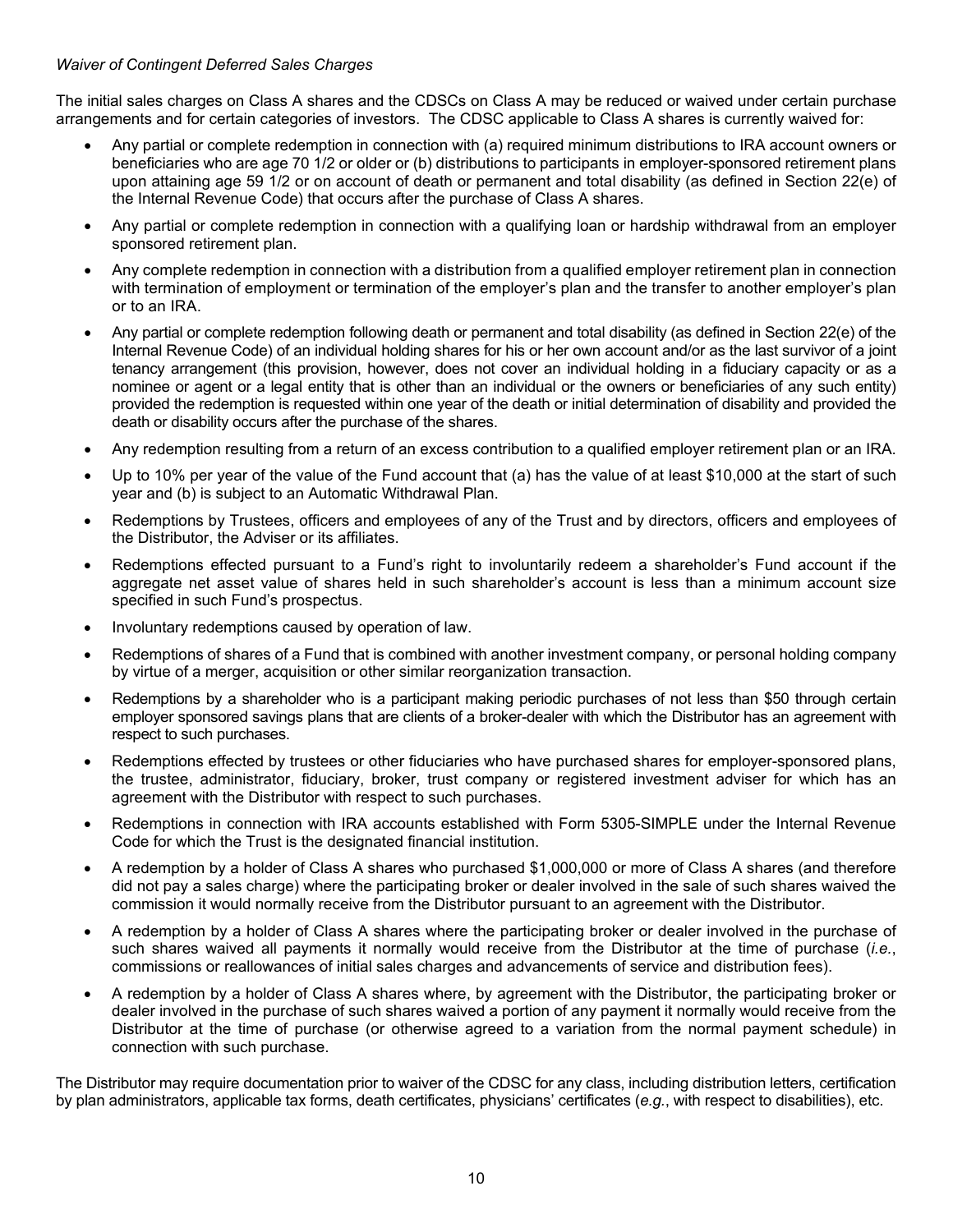#### *Exempt Transactions; No CDSCs or Payments to Brokers*

Investors will not be subject to CDSCs, and brokers and dealers will not receive any commissions or reallowances of initial sales charges or advancements of service and distribution fees, on the transactions described below (which are sometimes referred to as "Exempt Transactions"):

- A redemption by a holder of Class A shares where the participating broker or dealer involved in the purchase of such shares waived all payments it normally would receive from the Distributor at the time of purchase (*e.g.*, commissions and/or reallowances of initial sales charges and advancements of service and distribution fees.
- A redemption by a holder of Class A shares where, by agreement with the Distributor, the participating broker or dealer involved in the purchase of such shares waived a portion of any payment it normally would receive from the Distributor at the time of purchase (or otherwise agreed to a variation from the normal payment schedule) in connection with such purchase.

#### **Class I Shares**

Class I shares of the Fund are sold at NAV without an initial sales charge and are not subject to 12b-1 distribution fees, but have a higher minimum initial investment than Class A shares. This means that 100% of your initial investment is placed into shares of the Fund. Class I shares require a minimum initial investment of \$100,000 and the minimum subsequent investment is \$1,000.

You may purchase shares of the Fund by sending a completed application form to the following address:

*Regular Mail* **THE COVERED BRIDGE FUND** c/o Gemini Fund Services, LLC P.O. Box 541150 Omaha, Nebraska 68154

*Express/Overnight Mail* **THE COVERED BRIDGE FUND** c/o Gemini Fund Services, LLC 17605 Wright Street, Suite 2 Omaha, Nebraska 68130

The USA PATRIOT Act requires financial institutions, including the Fund, to adopt certain policies and programs to prevent money-laundering activities, including procedures to verify the identity of customers opening new accounts. As requested on the Application, you should supply your full name, date of birth, social security number and permanent street address. Mailing addresses containing a P.O. Box will not be accepted. This information will assist the Fund in verifying your identity. Until such verification is made, the Fund may temporarily limit additional share purchases. In addition, the Fund may limit additional share purchases or close an account if it is unable to verify a shareholder's identity. As required by law, the Fund may employ various procedures, such as comparing the information to fraud databases or requesting additional information or documentation from you, to ensure that the information supplied by you is correct.

*Purchase through Brokers:* You may invest in the Fund through brokers or agents who have entered into selling agreements with the Fund's distributor. The brokers and agents are authorized to receive purchase and redemption orders on behalf of the Fund. Such Brokers are authorized to designate other intermediaries to receive purchase and redemption orders on the Fund's behalf. The Fund will be deemed to have received a purchase or redemption order when an authorized broker or, if applicable, a brokers authorized designee receives the order. The broker or agent may set their own initial and subsequent investment minimums. You may be charged a fee if you use a broker or agent to buy or redeem shares of the Fund. Finally, various servicing agents use procedures and impose restrictions that may be in addition to, or different from those applicable to investors purchasing shares directly from the Fund. You should carefully read the program materials provided to you by your servicing agent.

*Purchase by Wire:* If you wish to wire money to make an investment in the Fund, please call the Fund at 1-855-525-2151 for wiring instructions and to notify the Fund that a wire transfer is coming. Any commercial bank can transfer same-day funds via wire. The Fund will normally accept wired funds for investment on the day received if they are received by the Fund's designated bank before the close of regular trading on the NYSE. Your bank may charge you a fee for wiring same-day funds.

*Automatic Investment Plan:* You may participate in the Fund's Automatic Investment Plan, an investment plan that automatically moves money from your bank account and invests it in the Fund through the use of electronic funds transfers or automatic bank drafts. You may elect to make subsequent investments by transfers of a minimum of \$50 on specified days of each month into your established Fund account. Please contact the Fund at 1-855-525-2151 for more information about the Fund's Automatic Investment Plan.

The Fund, however, reserves the right, in its sole discretion, to reject any application to purchase shares. Applications will not be accepted unless they are accompanied by a check drawn on a U.S. bank, thrift institutions, or credit union in U.S. funds for the full amount of the shares to be purchased. After you open an account, you may purchase additional shares by internet or by sending a check together with written instructions stating the name(s) on the account and the account number, to the above address. Make all checks payable to "The Covered Bridge Fund." The Fund will not accept payment in cash, credit cards or third party checks. Also, to prevent check fraud, the Fund will not accept third party checks, U.S. Treasury checks, credit card checks or starter checks for the purchase of shares.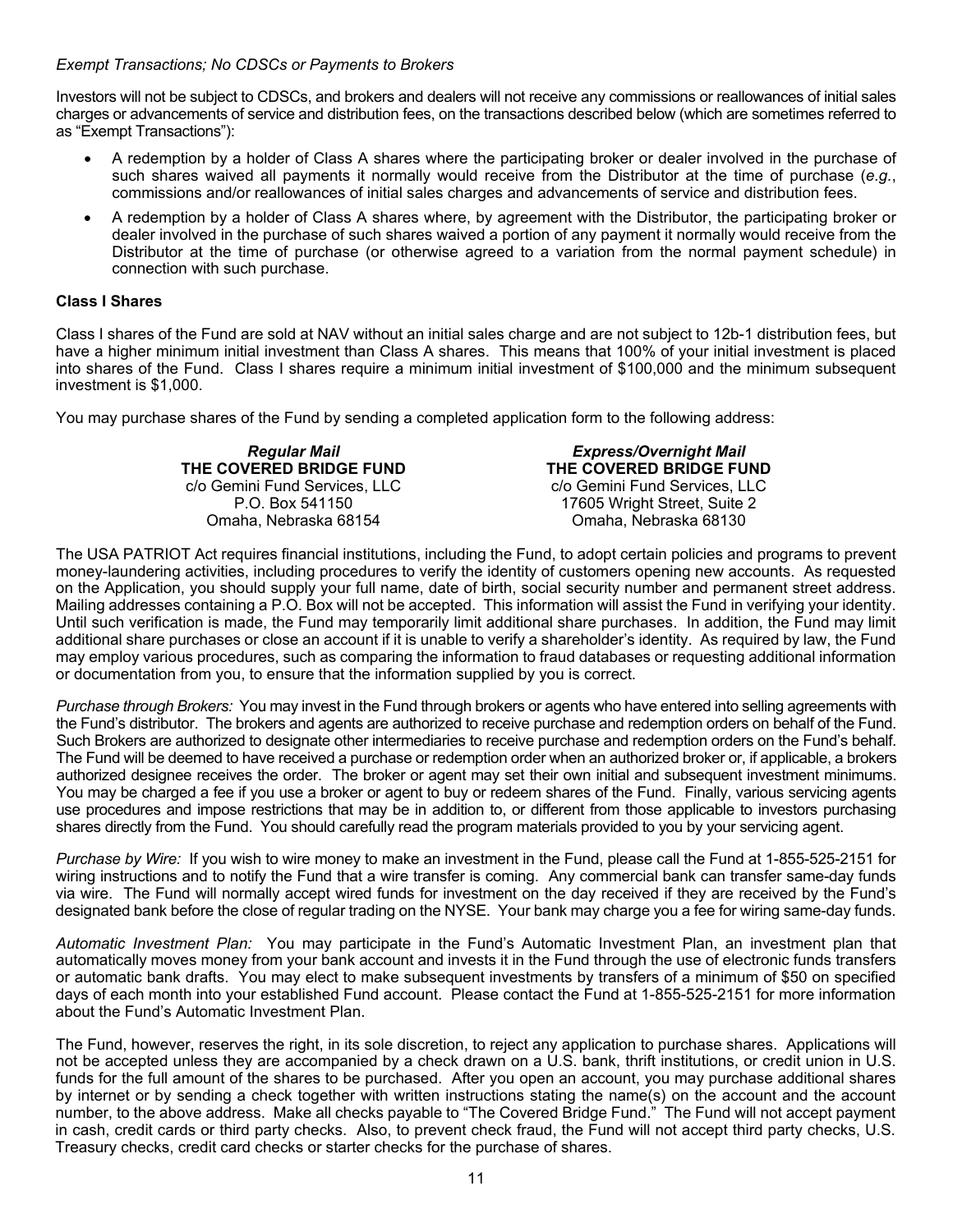*Note:* Gemini Fund Services, LLC, the Fund's transfer agent, will charge a \$25 fee against a shareholder's account, in addition to any loss sustained by the Fund, for any check returned to the transfer agent for insufficient funds.

**When Order is Processed:** All shares will be purchased at the NAV per share (plus applicable sales charges, if any) next determined after the Fund receives your application or request in good order. All requests received in good order by the Fund before 4:00 p.m. (Eastern Time) will be processed on that same day. Requests received after 4:00 p.m. will be processed on the next business day.

> **Good Order:** When making a purchase request, make sure your request is in good order. "Good order" means your purchase request includes:

- the name of the Fund and share class;
- the dollar amount of shares to be purchased;
- a completed purchase application or investment stub; and
- check payable to the "The Covered Bridge Fund."

**Retirement Plans:** You may purchase shares of the Fund for your individual retirement plans. Please call the Fund at 1-855-525-2151 for the most current listing and appropriate disclosure documentation on how to open a retirement account.

### <span id="page-14-0"></span>**HOW TO REDEEM SHARES**

**Redeeming Shares:** The Fund typically expects that it will take up to three business days following the receipt of your redemption request to pay out redemption proceeds by check or electronic transfer. The Fund typically expects to pay redemptions from cash, cash equivalents, proceeds from the sale of Fund shares, any lines of credit, and then from the sale of portfolio securities. These redemption payment methods will be used in regular and stressed market conditions. You may redeem all or any portion of the shares credited to your account by submitting a written request for redemption to:

> *Regular Mail* **THE COVERED BRIDGE FUND** c/o Gemini Fund Services, LLC P.O. Box 541150 Omaha, Nebraska 68154

*Express/Overnight Mail* **THE COVERED BRIDGE FUND** c/o Gemini Fund Services, LLC 17605 Wright Street, Suite 2 Omaha, Nebraska 68130

*Redemptions by Telephone:* The telephone redemption privilege is automatically available to all new accounts except retirement accounts. If you do not want the telephone redemption privilege, you must indicate this in the appropriate area on your account application or you must write to the Fund and instruct it to remove this privilege from your account.

The proceeds will be sent by mail to the address designated on your account or wired directly to your existing account in a bank or brokerage firm in the United States as designated on your application. To redeem by telephone, call 1-855-525-2151. IRA accounts are not redeemable by telephone.

The Fund reserves the right to suspend the telephone redemption privileges with respect to your account if the name(s) or the address on the account has been changed within the previous 30 days. Neither the Fund, the transfer agent, nor their respective affiliates will be liable for complying with telephone instructions they reasonably believe to be genuine or for any loss, damage, cost or expenses in acting on such telephone instructions and you will be required to bear the risk of any such loss. The Fund or the transfer agent, or both, will employ reasonable procedures to determine that telephone instructions are genuine. If the Fund and/or the transfer agent do not employ these procedures, they may be liable to you for losses due to unauthorized or fraudulent instructions. These procedures may include, among others, requiring forms of personal identification prior to acting upon telephone instructions, providing written confirmation of the transactions and/or tape recording telephone instructions.

*Redemptions through Broker:* If shares of the Fund are held by a broker-dealer, financial institution or other servicing agent, you must contact that servicing agent to redeem shares of the Fund. The servicing agent may charge a fee for this service.

*Redemptions by Wire:* You may request that your redemption proceeds be wired directly to your bank account. The Fund's transfer agent imposes a \$15 fee for each wire redemption and deducts the fee directly from your account. Your bank may also impose a fee for the incoming wire.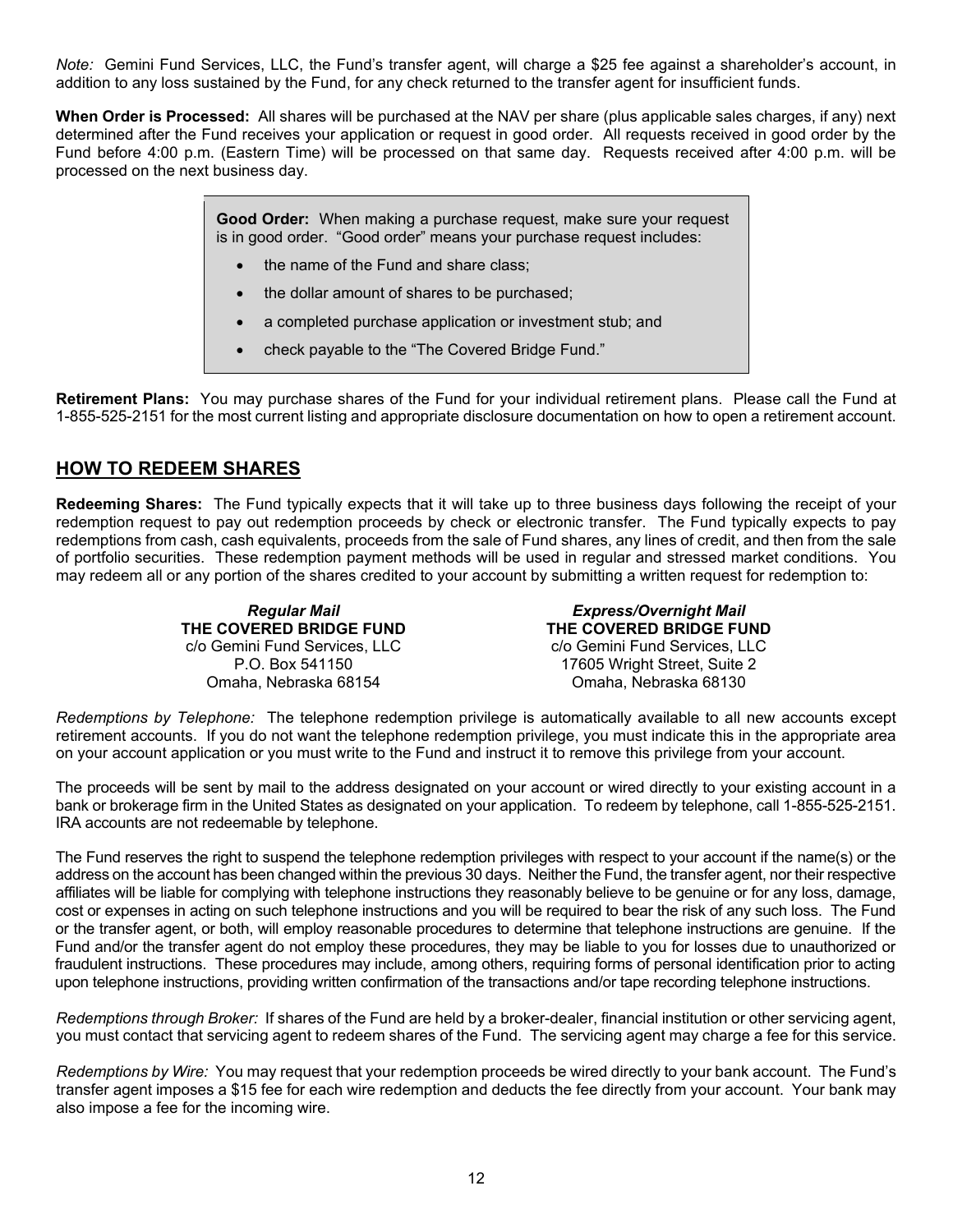*Automatic Withdrawal Plan:* If your individual accounts, IRA or other qualified plan account have a current account value of at least \$10,000, you may participate in the Fund's Automatic Withdrawal Plan, an investment plan that automatically moves money to your bank account from the Fund through the use of electronic funds transfers. You may elect to make subsequent withdrawals by transfers of a minimum of \$50 on specified days of each month into your established bank account. Please contact the Fund at 1-855-525-2151 for more information about the Fund's Automatic Withdrawal Plan.

**Redemptions in Kind:** The Fund reserves the right to honor requests for redemption or repurchase orders by making payment in whole or in part in readily marketable securities ("redemption in kind") if the amount is greater than the lesser of \$250,000 or 1% of the Fund's assets. The securities will be chosen by the Fund and valued under the Fund's NAV procedures. A shareholder will be exposed to market risk until these securities are converted to cash and may incur transaction expenses in converting these securities to cash.

**When Redemptions are Sent:** Once the Fund receives your redemption request in "good order" as described below, it will issue a check based on the next determined NAV following your redemption request. If you purchase shares using a check and soon after request a redemption, your redemption proceeds will not be sent until the check used for your purchase has cleared your bank.

> **Good Order:** Your redemption request will be processed if it is in "good order." To be in good order, the following conditions must be satisfied:

- The request should be in writing, unless redeeming by telephone, indicating the number of shares or dollar amount to be redeemed;
- The request must identify your account number;
- The request should be signed by you and any other person listed on the account, exactly as the shares are registered; and
- If you request that the redemption proceeds be sent to a person, bank or an address other than that of record or paid to someone other than the record owner(s), or if the address was changed within the last 30 days, or if the proceeds of a requested redemption exceed \$50,000, the signature(s) on the request must be medallion signature guaranteed by an eligible signature guarantor.

**Redemption Fee:** The Fund will deduct a 1.00% redemption fee on your redemption amount if you sell your shares within 90 days of purchase. Shares held longest will be treated as being redeemed first and shares held shortest as being redeemed last. Shares held for 90 days or more are not subject to the 1.00% fee. Redemption fees are paid to the Fund directly and are designed to offset costs associated with fluctuations in Fund asset levels and cash flow caused by shortterm shareholder trading.

*Waivers of Redemption Fees:* The Fund has elected not to impose the redemption fee for:

- redemptions and exchanges of Fund shares acquired through the reinvestment of dividends and distributions;
- certain types of redemptions and exchanges of Fund shares owned through participant-directed retirement plans;
- redemptions or exchanges in discretionary asset allocation, fee based or wrap programs ("wrap programs") that are initiated by the sponsor/financial advisor as part of a periodic rebalancing;
- redemptions or exchanges in a fee based or wrap program that are made as a result of a full withdrawal from the wrap program or as part of a systematic withdrawal; and
- involuntary redemptions, such as those resulting from a shareholder's failure to maintain a minimum investment in the Fund, or to pay shareholder fees; or other types of redemptions as the Adviser or the Trust may determine in special situations and approved by the Fund's or the Adviser's Chief Compliance Officer.

**When You Need Medallion Signature Guarantees:** If you wish to change the bank or brokerage account that you have designated on your account, you may do so at any time by writing to the Fund with your signature guaranteed. A medallion signature guarantee assures that a signature is genuine and protects you from unauthorized account transfers. You will need your signature guaranteed if:

- you request a redemption to be made payable to a person not on record with the Fund;
- you request that a redemption be mailed to an address other than that on record with the Fund;
- the proceeds of a requested redemption exceed \$50,000;
- any redemption is transmitted by federal wire transfer to a bank other than the bank of record; or
- your address was changed within 30 days of your redemption request.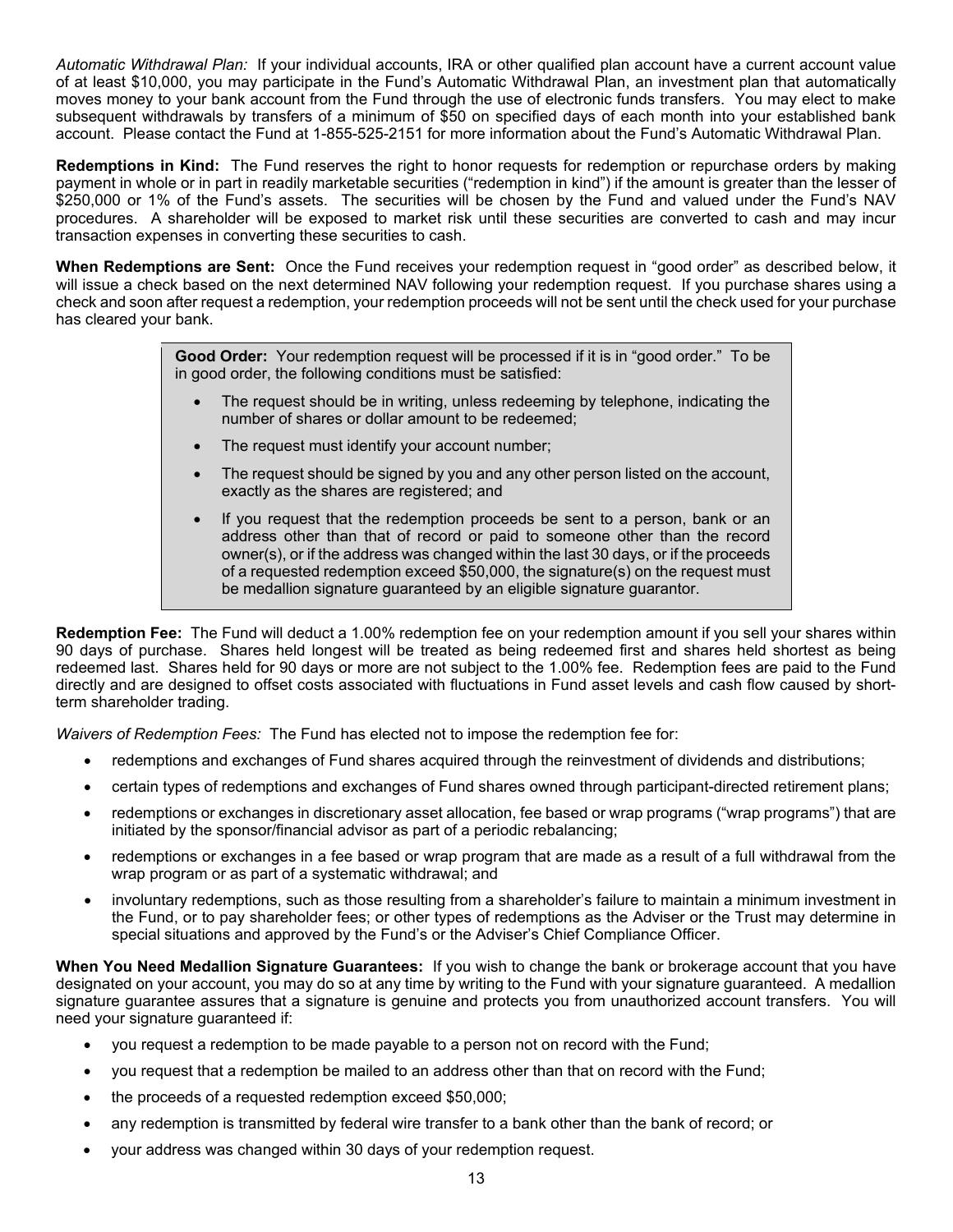Signatures may be guaranteed by any eligible guarantor institution (including banks, brokers and dealers, credit unions, national securities exchanges, registered securities associations, clearing agencies and savings associations). Further documentation will be required to change the designated account if shares are held by a corporation, fiduciary or other organization. *A notary public cannot guarantee signatures.* 

**Retirement Plans:** If you own an IRA or other retirement plan, you must indicate on your redemption request whether the Fund should withhold federal income tax. Unless you elect in your redemption request that you do not want to have federal tax withheld, the redemption will be subject to withholding.

**Low Balances:** If at any time your account balance in the Fund falls below \$250, the Fund may notify you that, unless the account is brought up to at least \$250 within 60 days of the notice; your account could be closed. After the notice period, the Fund may redeem all of your shares and close your account by sending you a check to the address of record. Your account will not be closed if the account balance drops below \$250 due to a decline in NAV.

### <span id="page-16-0"></span>**FREQUENT PURCHASES AND REDEMPTIONS OF FUND SHARES**

The Fund discourages and does not accommodate market timing. Frequent trading into and out of the Fund can harm all Fund shareholders by disrupting the Fund's investment strategies, increasing Fund expenses, decreasing tax efficiency and diluting the value of shares held by long-term shareholders. The Fund is designed for long-term investors and is not intended for market timing or other disruptive trading activities. Accordingly, the Board of Trustees has approved policies that seek to curb these disruptive activities while recognizing that shareholders may have a legitimate need to adjust their Fund investments as their financial needs or circumstances change. The Fund currently uses several methods to reduce the risk of market timing. These methods include, but are not limited to:

- Committing staff to review, on a continuing basis, recent trading activity in order to identify trading activity that may be contrary to the Fund's Market Timing Trading Policy; and
- Assessing a 1.00% redemption fee for shares sold less than 90 days after purchase.

Though these methods involve judgments that are inherently subjective and involve some selectivity in their application, the Fund seeks to make judgments and applications that are consistent with the interests of the Fund's shareholders.

Based on the frequency of redemptions in your account, the Adviser or transfer agent may in its sole discretion determine that your trading activity is detrimental to the Fund as described in the Fund's Market Timing Trading Policy and elect to (i) reject or limit the amount, number, frequency or method for requesting future purchases into the Fund and/or (ii) reject or limit the amount, number, frequency or method for requesting future exchanges or redemptions out of the Fund.

The Fund reserves the right to reject or restrict purchase requests for any reason, particularly when the shareholder's trading activity suggests that the shareholder may be engaged in market timing or other disruptive trading activities. Neither the Fund nor the Adviser will be liable for any losses resulting from rejected purchase orders. The Adviser may also bar an investor who has violated these policies (and the investor's financial advisor) from opening new accounts with the Fund.

<span id="page-16-1"></span>Although the Fund attempts to limit disruptive trading activities, some investors use a variety of strategies to hide their identities and their trading practices. There can be no guarantee that the Fund will be able to identify or limit these activities. Omnibus account arrangements are common forms of holding shares of the Fund. While the Fund will encourage financial intermediaries to apply the Fund's Market Timing Trading Policy to their customers who invest indirectly in the Fund, the Fund is limited in its ability to monitor the trading activity or enforce the Fund's Market Timing Trading Policy with respect to customers of financial intermediaries. For example, should it occur, the Fund may not be able to detect market timing that may be facilitated by financial intermediaries or made difficult to identify in the omnibus accounts used by those intermediaries for aggregated purchases, exchanges and redemptions on behalf of all their customers. More specifically, unless the financial intermediaries have the ability to apply the Fund's Market Timing Trading Policy to their customers through such methods as implementing short-term trading limitations or restrictions and monitoring trading activity for what might be market timing, the Fund may not be able to determine whether trading by customers of financial intermediaries is contrary to the Fund's Market Timing Trading Policy. Brokers maintaining omnibus accounts with the Fund have agreed to provide shareholder transaction information to the extent known to the broker to the Fund upon request. If the Fund or its transfer agent or shareholder servicing agent suspects there is market timing activity in the account, the Fund will seek full cooperation from the service provider maintaining the account to identify the underlying participant. At the request of the Adviser, the service providers may take immediate action to stop any further short-term trading by such participants.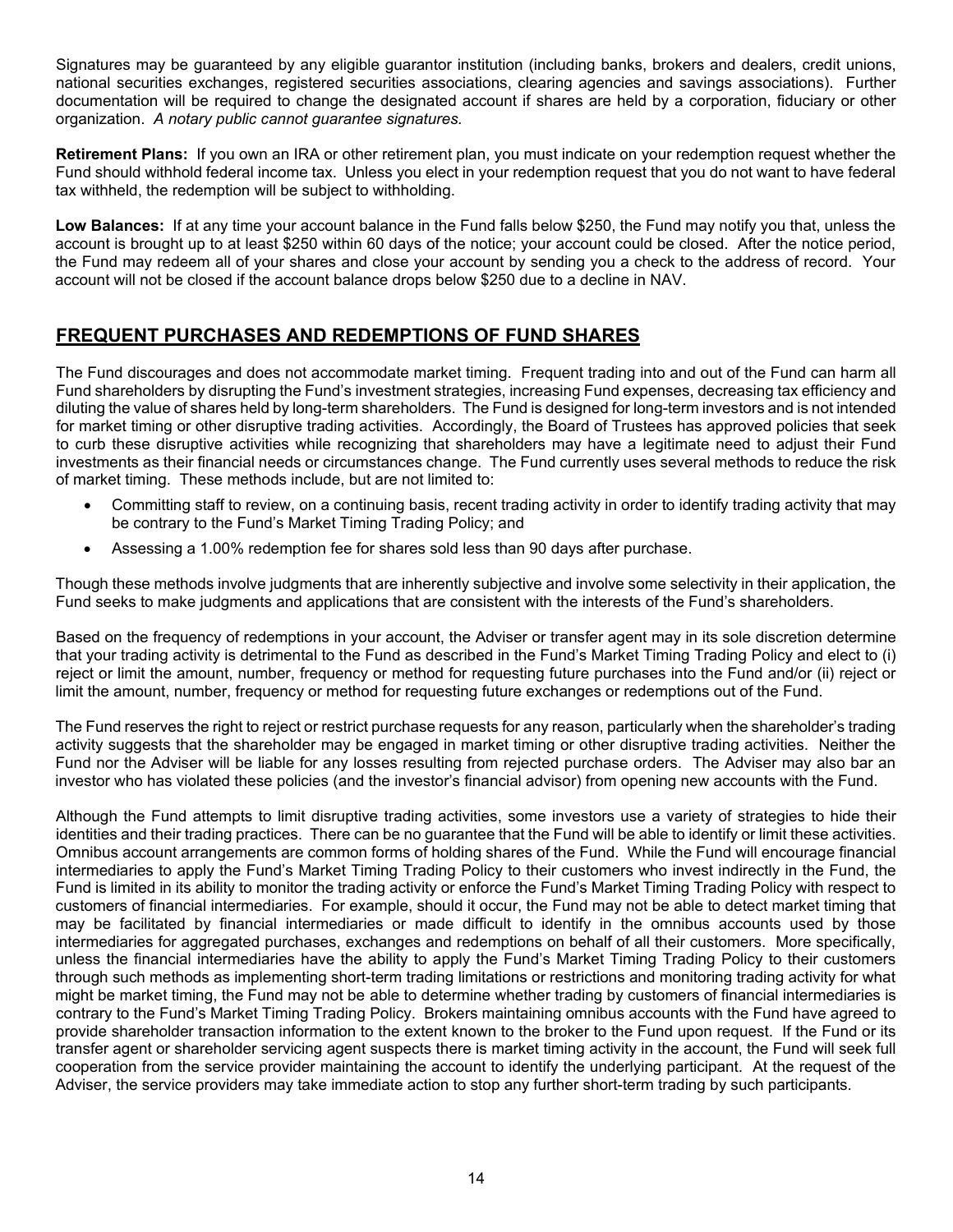### **TAX STATUS, DIVIDENDS AND DISTRIBUTIONS**

Any sale or exchange of the Fund's shares may generate tax liability (unless you are a tax-exempt investor or your investment is in a qualified retirement account). When you redeem your shares you may realize a taxable gain or loss. This is measured by the difference between the proceeds of the sale and the tax basis for the shares you sold. (To aid in computing your tax basis, you generally should retain your account statements for the period that you hold shares in the Fund.)

The Fund intends to distribute substantially all of its net investment income quarterly and net capital gains annually in December. The Fund may distribute such income dividends and capital gains more frequently, if necessary, in order to reduce or eliminate federal excise or income taxes on the Fund. Both distributions will be reinvested in shares of the Fund unless you elect to receive cash. Dividends from net investment income (including any excess of net short-term capital gain over net long-term capital loss) are taxable to investors as ordinary income, while distributions of net capital gain (the excess of net long-term capital gain over net short-term capital loss) are generally taxable as long-term capital gain, regardless of your holding period for the shares. Any dividends or capital gain distributions you receive from the Fund will normally be taxable to you when made, regardless of whether you reinvest dividends or capital gain distributions or receive them in cash. Certain dividends or distributions declared in October, November or December will be taxed to shareholders as if received in December if they are paid during the following January. Each year the Fund will inform you of the amount and type of your distributions. IRAs and other qualified retirement plans are exempt from federal income taxation until retirement proceeds are paid out to the participant.

Your redemptions, including exchanges, may result in a capital gain or loss for federal tax purposes. A capital gain or loss on your investment is the difference between the cost of your shares, including any sales charges, and the amount you receive when you sell them.

On the account application, you will be asked to certify that your social security number or taxpayer identification number is correct and that you are not subject to backup withholding for failing to report income to the IRS. If you are subject to backup withholding or you did not certify your taxpayer identification number, the IRS requires the Fund to withhold a percentage of any dividend, redemption or exchange proceeds. The Fund reserves the right to reject any application that does not include a certified social security or taxpayer identification number. If you do not have a social security number, you should indicate on the purchase form that your application to obtain a number is pending. The Fund is required to withhold taxes if a number is not delivered to the Fund within seven days.

<span id="page-17-0"></span>This summary is not intended to be and should not be construed to be legal or tax advice. You should consult your own tax advisors to determine the tax consequences of owning the Fund's shares.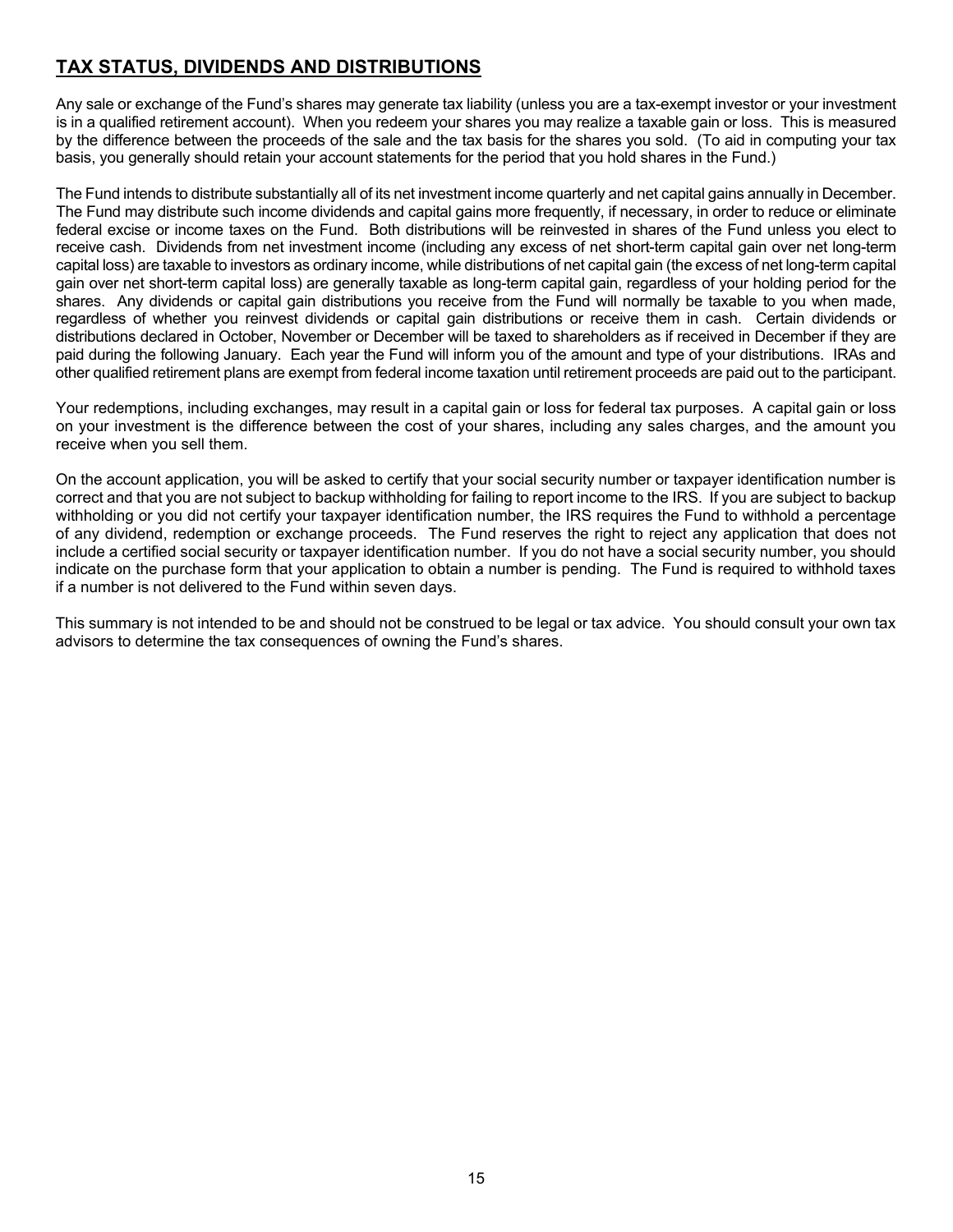### **DISTRIBUTION OF SHARES**

<span id="page-18-0"></span>**Distributor:** Northern Lights Distributors, LLC, 17605 Wright Street, Omaha, Nebraska 68130, is the distributor for the shares of the Fund. Northern Lights Distributors, LLC is a registered broker-dealer and member of the Financial Industry Regulatory Authority, Inc. ("FINRA"). Shares of the Fund are offered on a continuous basis.

<span id="page-18-1"></span>**Distribution Fees:** The Trust, on behalf of the Fund, has adopted the Trust's Master Distribution and Shareholder Servicing Plan for Class A shares pursuant to Rule 12b-1 (the "Plan") under Rule 12b-1, pursuant to which the Fund pays the Fund's distributor an annual fee for distribution and shareholder servicing expenses of 0.25% of the Fund's average daily net assets attributable to Class A shares. Class I shares are not subject to a 12b-1 plan. Because these fees are paid out of the Fund's assets on an on-going basis, over time these fees will increase the cost of your investment and may cost you more than paying other types of sales charges.

The Fund's distributor and other entities are paid under the Plan for services provided and the expenses borne by the distributor and others in the distribution of Fund shares, including the payment of commissions for sales of the shares and incentive compensation to and expenses of dealers and others who engage in or support distribution of shares or who service shareholder accounts, including overhead and telephone expenses; printing and distribution of prospectuses and reports used in connection with the offering of the Fund's shares to other than current shareholders; and preparation, printing and distribution of sales literature and advertising materials. In addition, the distributor or other entities may utilize fees paid pursuant to the Plan to compensate dealers or other entities for their opportunity costs in advancing such amounts, which compensation would be in the form of a carrying charge on any un-reimbursed expenses.

<span id="page-18-2"></span>**Additional Compensation to Financial Intermediaries:** The Fund's distributor, its affiliates, and the Fund's adviser and its affiliates may, at their own expense and out of their own assets including their legitimate profits from Fund-related activities, provide additional cash payments to financial intermediaries who sell shares of the Fund or assist in the marketing of the Fund. Financial intermediaries include brokers, financial planners, banks, insurance companies, retirement or 401(k) plan administrators and others. These payments may be in addition to the Rule 12b-1 fees and any sales charges that are disclosed elsewhere in this Prospectus. These payments are generally made to financial intermediaries that provide shareholder or administrative services, or marketing support. Marketing support may include access to sales meetings, sales representatives and financial intermediary management representatives, inclusion of the Fund on a sales list, including a preferred or select sales list, or other sales programs. These payments also may be made as an expense reimbursement in cases where the financial intermediary provides shareholder services to Fund shareholders. The distributor may, from time to time, provide promotional incentives to certain investment firms. Such incentives may, at the distributor's discretion, be limited to investment firms who allow their individual selling representatives to participate in such additional compensation.

<span id="page-18-3"></span>**Householding:** To reduce expenses, the Fund mails only one copy of a Prospectus and each annual and semi-annual report to those addresses shared by two or more accounts. If you wish to receive individual copies of these documents, please call the Fund at 1-855-525-2151 on days the Fund is open for business or contact your financial institution. The Fund will begin sending you individual copies thirty days after receiving your request.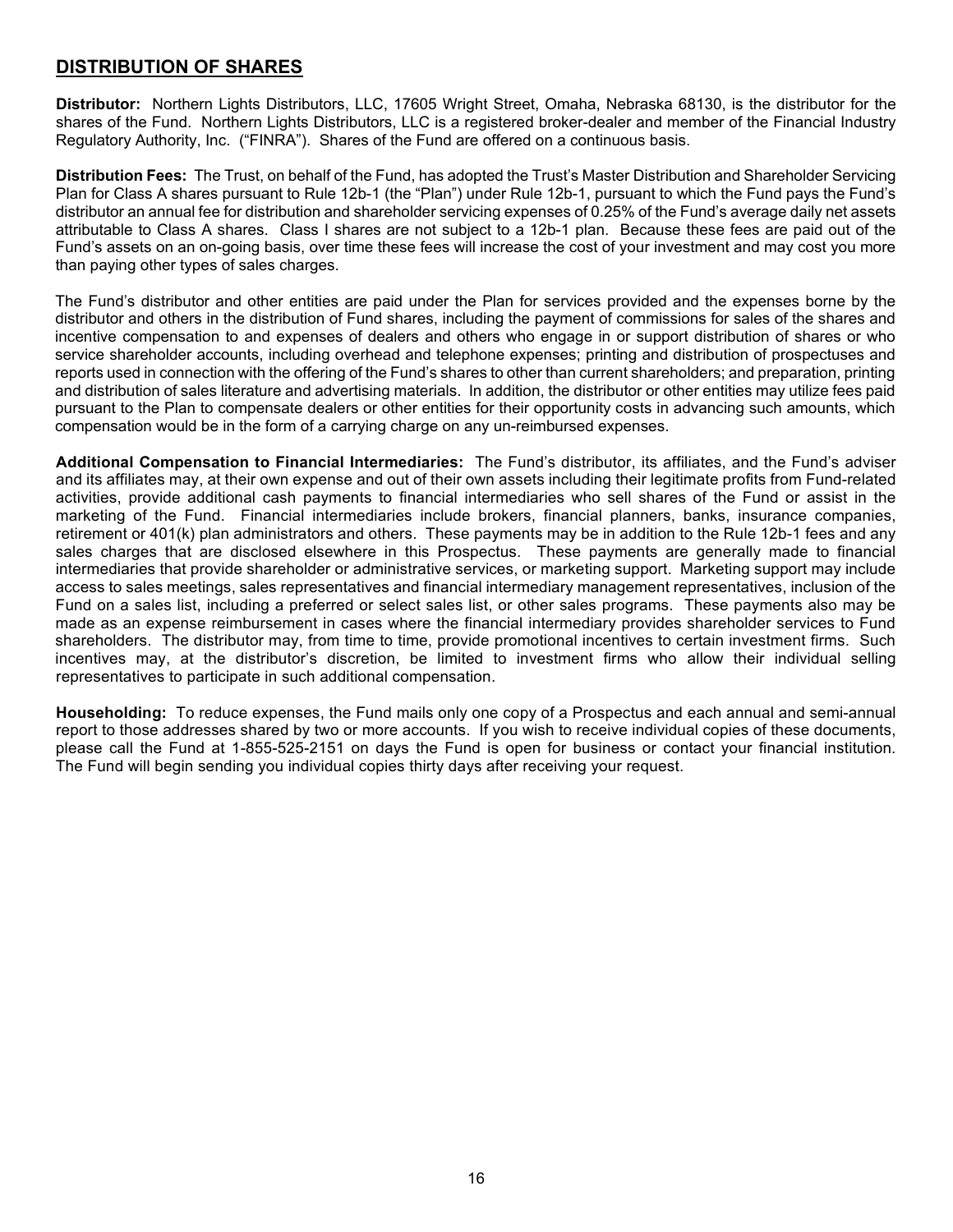### <span id="page-19-0"></span>**FINANCIAL HIGHLIGHTS**

The financial highlights table is intended to help you understand the Fund's financial performance for the period of the Fund's operations. Certain information reflects financial results for a single Fund share. The total returns in the table represent the rate that an investor would have earned (or lost) on an investment in the Fund (assuming reinvestment of all dividends and distributions). This information has been derived from the consolidated financial statements audited by BBD, LLP whose report, along with the Fund's consolidated financial statements which are incorporated by reference into the SAI, and are included in the Fund's September 30, 2018 annual report, which is available at no charge upon request.

### *The Covered Bridge Fund - Class A* **FINANCIAL HIGHLIGHTS**

*Per share data and ratios for a share of beneficial interest throughout each year presented.*

|                                                                      | For the Year<br>Ended<br>September 30, 2018 | For the Year<br><b>Ended</b><br>September 30, 2017 | For the Year<br><b>Ended</b><br>September 30, 2016 | For the Year<br><b>Ended</b><br>September 30, 2015 |    | For the Year<br>Ended<br>September 30, 2014 (1) |
|----------------------------------------------------------------------|---------------------------------------------|----------------------------------------------------|----------------------------------------------------|----------------------------------------------------|----|-------------------------------------------------|
| Net Asset Value, Beginning of Year                                   | 10.46                                       | \$<br>10.11                                        | \$<br>9.36                                         | \$<br>11.19                                        | \$ | 10.00                                           |
| Increase (Decrease) From Operations:                                 |                                             |                                                    |                                                    |                                                    |    |                                                 |
| Net investment income (2)                                            | 0.12                                        | 0.09                                               | 0.08                                               | 0.11                                               |    | 0.08                                            |
| Net realized and unrealized gain (loss) on investments               | 0.75                                        | 0.96                                               | 1.15                                               | (0.84)                                             |    | 1.17                                            |
| Total from operations                                                | 0.87                                        | 1.05                                               | 1.23                                               | (0.73)                                             |    | 1.25                                            |
| Less Distributions:                                                  |                                             |                                                    |                                                    |                                                    |    |                                                 |
| From net investment income                                           | (0.10)                                      | (0.08)                                             | (0.07)                                             | (0.10)                                             |    | (0.06)                                          |
| From net realized gain                                               | (0.63)                                      | (0.62)                                             | (0.41)                                             | (1.00)                                             |    |                                                 |
| <b>Total Distributions</b>                                           | (0.73)                                      | (0.70)                                             | (0.48)                                             | (1.10)                                             |    | (0.06)                                          |
| Paid in capital from redemption fees (2)                             | 0.00(4)                                     | 0.00(4)                                            |                                                    | 0.00(4)                                            |    | 0.00(4)                                         |
| Net Asset Value, End of Year                                         | 10.60                                       | \$<br>10.46                                        | \$<br>10.11                                        | \$<br>9.36                                         | S  | 11.19                                           |
| Total Return (3)                                                     | 8.73%                                       | 10.72%                                             | 13.58%                                             | $(7.13)\%$                                         |    | 12.55%                                          |
| Ratios/Supplemental Data                                             |                                             |                                                    |                                                    |                                                    |    |                                                 |
| Net assets, end of year (in 000's)                                   | \$<br>16,408 \$                             | 13,421 \$                                          | $6,584$ \$                                         | $3,647$ \$                                         |    | 3,745                                           |
| Ratio of expenses to average net assets:                             |                                             |                                                    |                                                    |                                                    |    |                                                 |
| before reimbursement (5)                                             | 1.80%                                       | 2.10%                                              | 2.25%                                              | 2.33%                                              |    | 2.69%                                           |
| net of reimbursement                                                 | 1.73%                                       | 1.93%                                              | 1.90%                                              | 1.90%                                              |    | 1.90%                                           |
| Ratio of expenses to average net assets, excluding interest expense: |                                             |                                                    |                                                    |                                                    |    |                                                 |
| before reimbursement (5)                                             | 1.72%                                       | 2.07%                                              | 2.25%                                              | 2.33%                                              |    | 2.69%                                           |
| net of reimbursement                                                 | 1.65%                                       | 1.90%                                              | 1.90%                                              | 1.90%                                              |    | 1.90%                                           |
| Ratio of net investment income to average net assets                 | 1.15%                                       | 0.91%                                              | 0.81%                                              | 1.03%                                              |    | 0.76%                                           |
| Portfolio turnover rate                                              | 186%                                        | 222%                                               | 193%                                               | 208%                                               |    | 266%                                            |

(1) Class A commenced operations October 1, 2013.

(2) Per share amounts are calculated using the average shares method, which more appropriately presents the per share data for the year.

(3) Total returns are historical in nature and assume changes in share price, reinvestment of dividends and capital gains distributions, if any, excluding the effect of sales loads and redemptions fees. Had the adviser not absorbed a portion of Fund expenses, total returns would have been lower. Total returns for periods less than one year are not annualized.

(4) Amount is less than \$.01 per share.

(5) Represents the ratio of expenses to average net assets absent fee waivers and/or expense reimbursements by the adviser.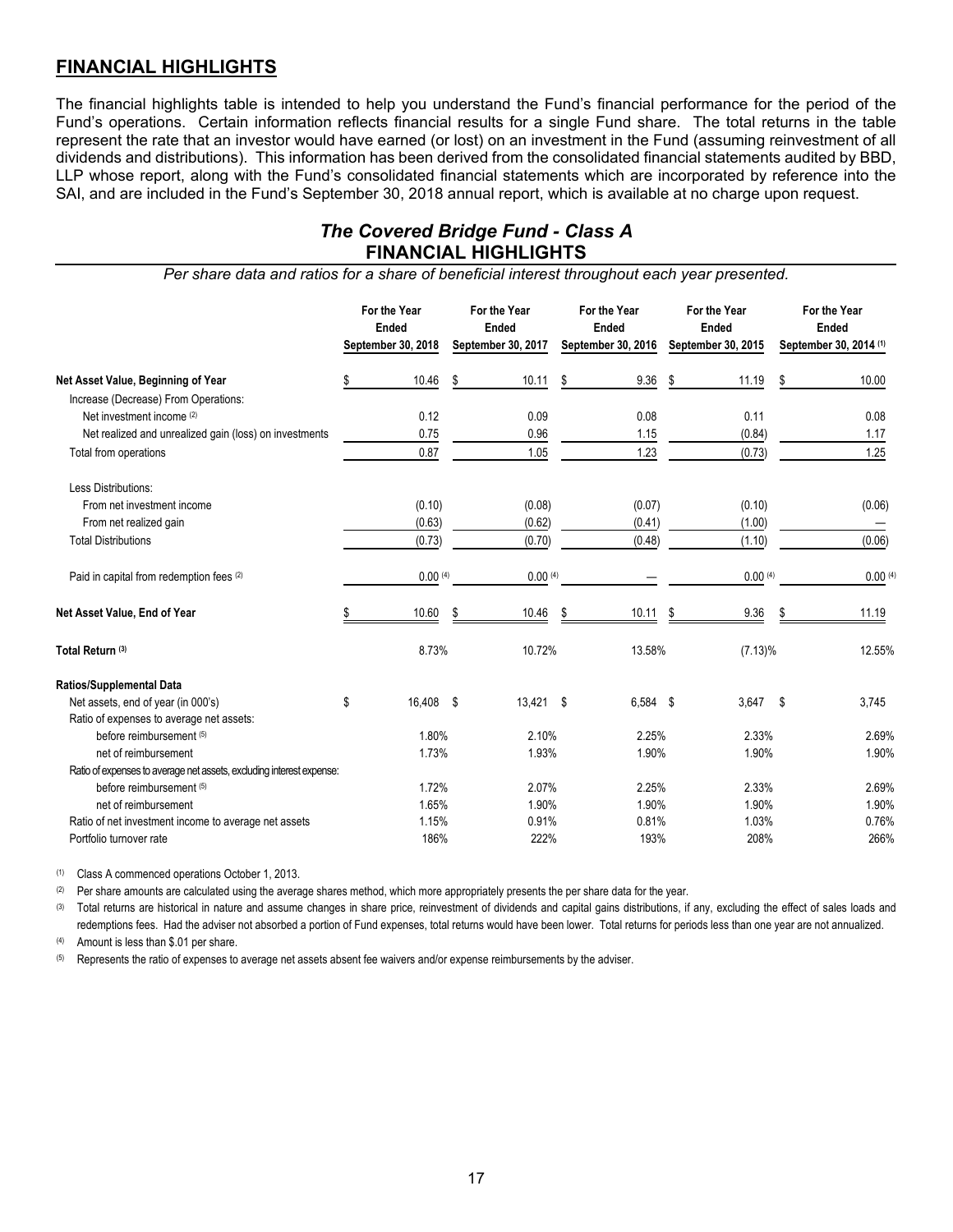### *The Covered Bridge Fund - Class I* **FINANCIAL HIGHLIGHTS**

*Per share data and ratios for a share of beneficial interest throughout each year presented.*

|                                                                      | For the Year<br><b>Ended</b><br>September 30, 2018 | For the Year<br><b>Ended</b><br>September 30, 2017 | For the Year<br><b>Ended</b><br>September 30, 2016 |    | For the Year<br><b>Ended</b><br>September 30, 2015 |    | For the Year<br><b>Ended</b><br>September 30, 2014 (1) |
|----------------------------------------------------------------------|----------------------------------------------------|----------------------------------------------------|----------------------------------------------------|----|----------------------------------------------------|----|--------------------------------------------------------|
| Net Asset Value, Beginning of Year                                   | \$<br>10.44                                        | \$<br>10.10                                        | \$<br>9.38                                         | S  | 11.20                                              | S  | 10.00                                                  |
| Increase (Decrease) From Operations:                                 |                                                    |                                                    |                                                    |    |                                                    |    |                                                        |
| Net investment income (2)                                            | 0.15                                               | 0.12                                               | 0.10                                               |    | 0.13                                               |    | 0.11                                                   |
| Net realized and unrealized gain (loss) on investments               | 0.75                                               | 0.96                                               | 1.14                                               |    | (0.82)                                             |    | 1.18                                                   |
| Total from operations                                                | 0.90                                               | 1.08                                               | 1.24                                               |    | (0.69)                                             |    | 1.29                                                   |
| Less Distributions:                                                  |                                                    |                                                    |                                                    |    |                                                    |    |                                                        |
| From net investment income                                           | (0.15)                                             | (0.12)                                             | (0.11)                                             |    | (0.13)                                             |    | (0.09)                                                 |
| From net realized gain                                               | (0.63)                                             | (0.62)                                             | (0.41)                                             |    | (1.00)                                             |    |                                                        |
| <b>Total Distributions</b>                                           | (0.78)                                             | (0.74)                                             | (0.52)                                             |    | (1.13)                                             |    | (0.09)                                                 |
| Paid in capital from redemption fees (2)                             | 0.00(4)                                            | 0.00(4)                                            |                                                    |    | 0.00(4)                                            |    | 0.00(4)                                                |
| Net Asset Value, End of Year                                         | \$<br>10.56                                        | \$<br>10.44                                        | \$<br>10.10                                        | Ŝ. | 9.38                                               | \$ | 11.20                                                  |
| Total Return (3)                                                     | 8.99%                                              | 11.02%                                             | 13.73%                                             |    | $(6.80)\%$                                         |    | 12.88%                                                 |
| <b>Ratios/Supplemental Data</b>                                      |                                                    |                                                    |                                                    |    |                                                    |    |                                                        |
| Net assets, end of year (in 000's)                                   | \$<br>62,058 \$                                    | 50,104 \$                                          | 29,175 \$                                          |    | 24,232 \$                                          |    | 22,094                                                 |
| Ratio of expenses to average net assets:                             |                                                    |                                                    |                                                    |    |                                                    |    |                                                        |
| before reimbursement (5)                                             | 1.55%                                              | 1.85%                                              | 2.00%                                              |    | 2.08%                                              |    | 2.44%                                                  |
| net of reimbursement                                                 | 1.48%                                              | 1.68%                                              | 1.65%                                              |    | 1.65%                                              |    | 1.65%                                                  |
| Ratio of expenses to average net assets, excluding interest expense: |                                                    |                                                    |                                                    |    |                                                    |    |                                                        |
| before reimbursement (5)                                             | 1.47%                                              | 1.82%                                              | 2.00%                                              |    | 2.08%                                              |    | 2.44%                                                  |
| net of reimbursement                                                 | 1.40%                                              | 1.65%                                              | 1.65%                                              |    | 1.65%                                              |    | 1.65%                                                  |
| Ratio of net investment income to average net assets                 | 1.40%                                              | 1.16%                                              | 1.09%                                              |    | 1.28%                                              |    | 1.04%                                                  |
| Portfolio turnover rate                                              | 186%                                               | 222%                                               | 193%                                               |    | 208%                                               |    | 266%                                                   |

(1) Class I commenced operations October 1, 2013.

(2) Per share amounts are calculated using the average shares method, which more appropriately presents the per share data for the year.

(3) Total returns are historical in nature and assume changes in share price, reinvestment of dividends and capital gains distributions, if any, excluding the effect of redemptions fees. Had the adviser not absorbed a portion of Fund expenses, total returns would have been lower. Total returns for periods less than one year are not annualized.

(4) Amount is less than \$.01 per share.

(5) Represents the ratio of expenses to average net assets absent fee waivers and/or expense reimbursements by the adviser.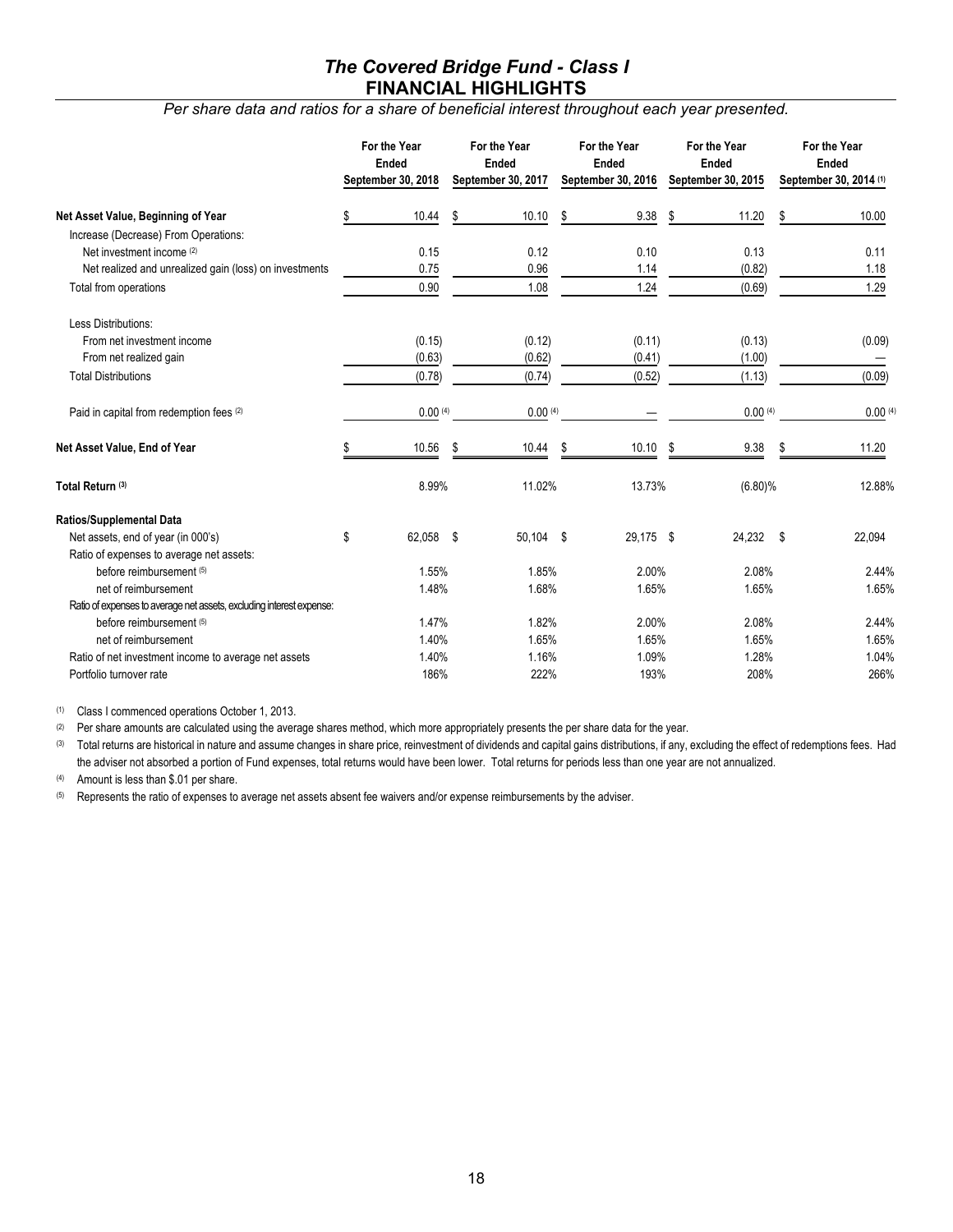### <span id="page-21-0"></span>**PRIVACY NOTICE**

#### **FACTS WHAT DOES NORTHERN LIGHTS FUND TRUST III DO WITH YOUR PERSONAL INFORMATION?**

**Why?** Financial companies choose how they share your personal information. Federal law gives consumers the right to limit some but not all sharing. Federal law also requires us to tell you how we collect, share, and protect your personal information. Please read this notice carefully to understand what we do.

### **What?** The types of personal information we collect and share depend on the product or service you have with us. This information can include:

- Social Security number Purchase History
- -
- 
- Checking Account Information
- 
- Assets Assets Account Balances
- Retirement Assets **Account Transactions** Account Transactions
- Transaction History Wire Transfer Instructions

When you are *no longer* our customer, we continue to share your information as described in this notice.

**How?** All financial companies need to share customers' personal information to run their everyday business. In the section below, we list the reasons financial companies can share their customers' personal information; the reasons Northern Lights Fund Trust III chooses to share; and whether you can limit this sharing.

| Reasons we can share your personal information                                                                                                                                              | <b>Does Northern Lights</b><br><b>Fund Trust III share?</b> | Can you limit<br>this sharing? |
|---------------------------------------------------------------------------------------------------------------------------------------------------------------------------------------------|-------------------------------------------------------------|--------------------------------|
| For our everyday business purposes -<br>such as to process your transactions, maintain your<br>account(s), respond to court orders and legal<br>investigations, or report to credit bureaus | <b>Yes</b>                                                  | No.                            |
| For our marketing purposes –<br>to offer our products and services to you                                                                                                                   | No                                                          | We don't share                 |
| For joint marketing with other financial companies                                                                                                                                          | No                                                          | We don't share                 |
| For our affiliates' everyday business purposes -<br>information about your transactions and experiences                                                                                     | No                                                          | We don't share                 |
| For our affiliates' everyday business purposes -<br>information about your creditworthiness                                                                                                 | No                                                          | We don't share                 |
| For nonaffiliates to market to you                                                                                                                                                          | No                                                          | We don't share                 |

### **Questions?** Call **(402) 493-4603**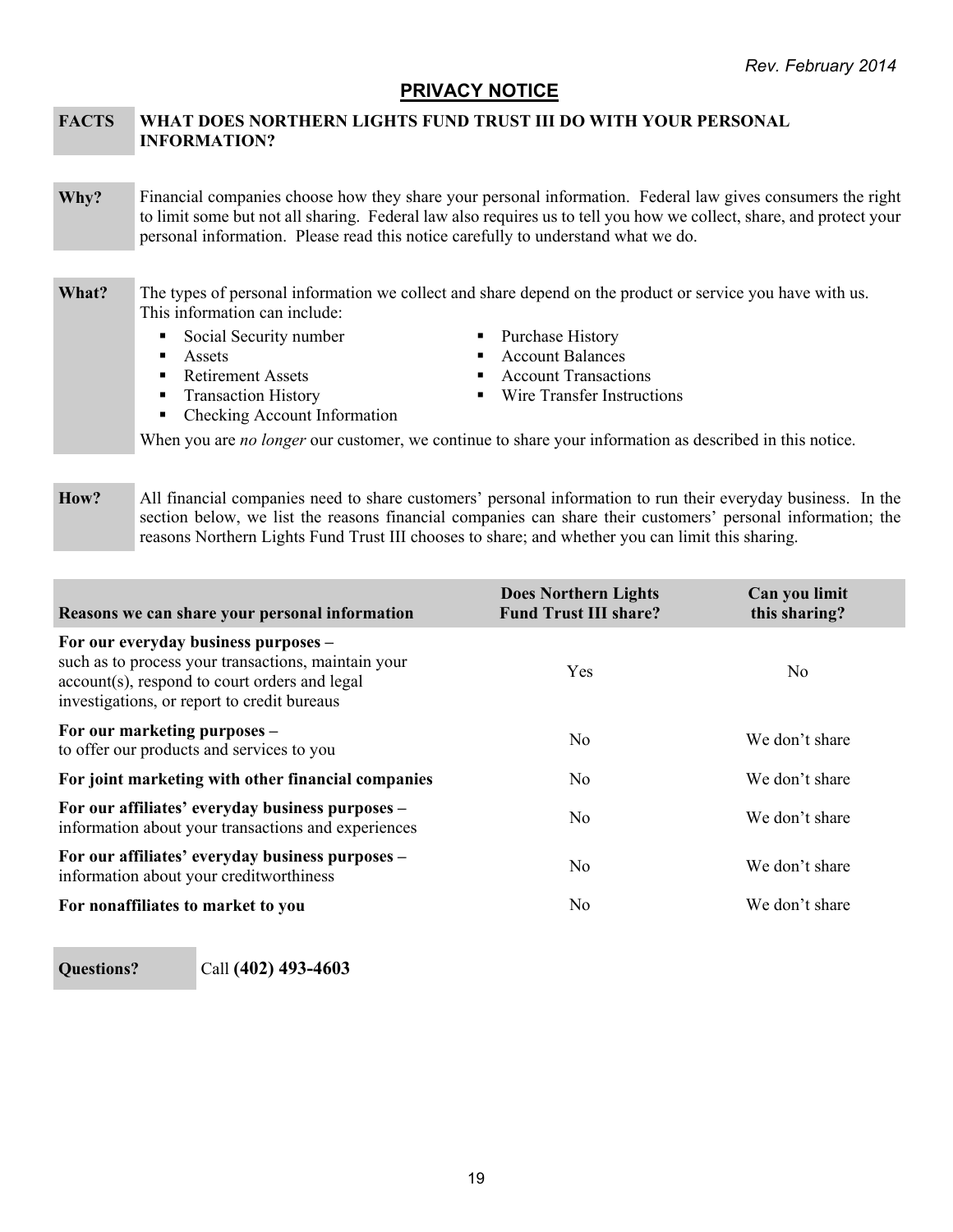| Who we are                                                                                                                        |                                                                                                                                                                                                                                                                                                                                                                                                                                                                                                                                                                                                                                                                              |
|-----------------------------------------------------------------------------------------------------------------------------------|------------------------------------------------------------------------------------------------------------------------------------------------------------------------------------------------------------------------------------------------------------------------------------------------------------------------------------------------------------------------------------------------------------------------------------------------------------------------------------------------------------------------------------------------------------------------------------------------------------------------------------------------------------------------------|
| Who is providing<br>this notice?                                                                                                  | Northern Lights Fund Trust III                                                                                                                                                                                                                                                                                                                                                                                                                                                                                                                                                                                                                                               |
| What we do                                                                                                                        |                                                                                                                                                                                                                                                                                                                                                                                                                                                                                                                                                                                                                                                                              |
| <b>How does Northern Lights</b><br><b>Fund Trust III protect my</b><br>personal information?                                      | To protect your personal information from unauthorized access and use, we use security<br>measures that comply with federal law. These measures include computer safeguards and<br>secured files and buildings.                                                                                                                                                                                                                                                                                                                                                                                                                                                              |
|                                                                                                                                   | Our service providers are held accountable for adhering to strict policies and procedures to<br>prevent any misuse of your nonpublic personal information.                                                                                                                                                                                                                                                                                                                                                                                                                                                                                                                   |
| <b>How does Northern Lights</b><br><b>Fund Trust III collect my</b><br>personal information?<br>Why can't I limit all<br>sharing? | We collect your personal information, for example, when you<br>Open an account<br>٠<br>Provide account information<br>٠<br>Give us your contact information<br>Make deposits or withdrawals from your account<br>Make a wire transfer<br>Tell us where to send the money<br>٠<br>Tells us who receives the money<br>Show your government-issued ID<br>Show your driver's license<br>٠<br>We also collect your personal information from other companies.<br>Federal law gives you the right to limit only<br>Sharing for affiliates' everyday business purposes – information about your<br>creditworthiness<br>Affiliates from using your information to market to you<br>٠ |
|                                                                                                                                   | Sharing for nonaffiliates to market to you                                                                                                                                                                                                                                                                                                                                                                                                                                                                                                                                                                                                                                   |
|                                                                                                                                   | State laws and individual companies may give you additional rights to limit sharing.                                                                                                                                                                                                                                                                                                                                                                                                                                                                                                                                                                                         |
| <b>Definitions</b>                                                                                                                |                                                                                                                                                                                                                                                                                                                                                                                                                                                                                                                                                                                                                                                                              |
| <b>Affiliates</b>                                                                                                                 | Companies related by common ownership or control. They can be financial and<br>nonfinancial companies.                                                                                                                                                                                                                                                                                                                                                                                                                                                                                                                                                                       |
|                                                                                                                                   | Northern Lights Fund Trust III does not share with our affiliates.<br>٠                                                                                                                                                                                                                                                                                                                                                                                                                                                                                                                                                                                                      |
| <b>Nonaffiliates</b>                                                                                                              | Companies not related by common ownership or control. They can be financial and<br>nonfinancial companies.                                                                                                                                                                                                                                                                                                                                                                                                                                                                                                                                                                   |
|                                                                                                                                   | Northern Lights Fund Trust III does not share with nonaffiliates so they can market to you.<br>٠                                                                                                                                                                                                                                                                                                                                                                                                                                                                                                                                                                             |
| <b>Joint marketing</b>                                                                                                            | A formal agreement between nonaffiliated financial companies that together market<br>financial products or services to you.                                                                                                                                                                                                                                                                                                                                                                                                                                                                                                                                                  |
|                                                                                                                                   | Northern Lights Fund Trust III doesn't jointly market.<br>٠                                                                                                                                                                                                                                                                                                                                                                                                                                                                                                                                                                                                                  |